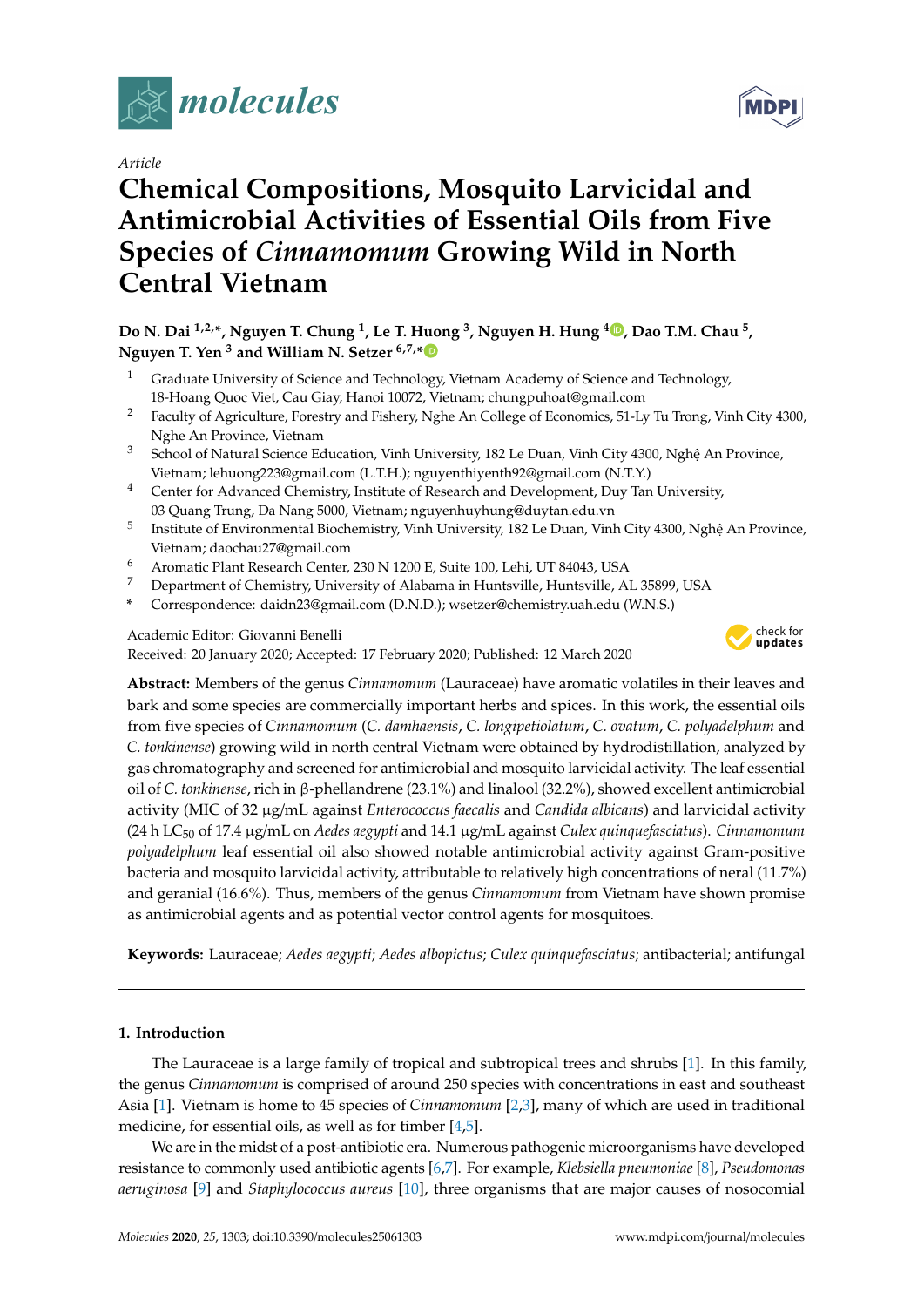infections, have developed extremely drug resistant (XDR) strains. Likewise, antibiotic resistance is increasing in fungi such as *Candida* ssp. and *Aspergillus* spp. [\[11\]](#page-8-10). Essential oils have shown promise as complementary or adjuvant therapies for combating antimicrobial resistance [\[12](#page-8-11)[–19\]](#page-8-12).

Mosquitoes have been and continue to be the deadliest animals on earth. *Aedes aegypti* (L.) (Diptera: Culicidae) and *Ae. albopictus* (Skuse) are vectors for the arboviral diseases dengue, Zika, chikungunya and yellow fever and *Ae. aegypti* is also a vector for the emerging Rift Valley fever virus [\[20\]](#page-8-13). *Culex quinquefasciatus* (Say) is a vector of West Nile virus, Saint Louis encephalitis virus and lymphatic filariasis [\[21\]](#page-8-14). *Culex quinquefasciatus* may also serve as a vector in emerging viral diseases such as Zika virus [\[22\]](#page-9-0), Sindbis virus [\[23\]](#page-9-1) and Usutu virus [\[24\]](#page-9-2). Unfortunately, insecticidal resistance of these mosquito species is increasing leading to failure of vector control programs in many locations [\[25\]](#page-9-3). Furthermore, populations of *Ae. aegypti* [\[26\]](#page-9-4), *Ae. albopictus* [\[27\]](#page-9-5) and *Cx. quinquefasciatus* [\[28\]](#page-9-6) are showing widespread resistance to commonly used larvicidal agents. It has been suggested that essential oils may serve as alternative and more ecologically benign mosquito larvicidal agents [\[29](#page-9-7)[–31\]](#page-9-8).

Because of the biological activities and traditional uses of members of the *Cinnamomum* genus, we hypothesize that *Cinnamomum* species from Vietnam may also exhibit potentially useful biological activities. As part of our ongoing investigations into the essential oils of Vietnamese *Cinnamomum* [\[32–](#page-9-9)[34\]](#page-9-10), we have obtained, analyzed and carried out antimicrobial and larvicidal screening of *Cinnamomum ovatum* C.K. Allen (syn. *Cinnamomum rigidissimum* H.T. Chang), *Cinnamomum tonkinense* (Lecomte) A. Chev. (syn. *Cinnamomum albiflorum* var. *tonkinense* Lecomte), *Cinnamomum damhaensis* Kosterm., *Cinnamomum longipetiolatum* H.W. Li and *Cinnamomum polyadelphum* (Lour.) Kosterm. (syn. *Laurus polyadelpha* Lour., *Cinnamomum litseafolium* Lecomte, *Cinnamomum litseafolium* var. *denticupulatum* Liou, *Cinnamomum saigonicum* Farw, *Camphorina saigonica* Farw).

#### **2. Results**

#### *2.1. Essential Oil Collection and Analysis*

Plant materials were collected from mature *Cinnamomum* trees from different locations in north central Vietnam. The collection details and essential oil yields of the *Cinnamomum* species are summarized in Table [1.](#page-1-0) The essential oils were analyzed by gas-chromatography–mass spectrometry (GC-MS) and gas chromatography–flame ionization detector (GC–FID). The chemical compositions of the *Cinnamomum* species are presented in Table [2.](#page-3-0)

<span id="page-1-0"></span>

| Cinnamomum<br><b>Species</b>    | <b>Vietnamese</b><br>Name                                           | Voucher<br><b>Numbers</b> | Part                 | Yield.<br>$\%$ v/w | Collection<br>Month/Year | <b>Collection Location</b>                                                                               |
|---------------------------------|---------------------------------------------------------------------|---------------------------|----------------------|--------------------|--------------------------|----------------------------------------------------------------------------------------------------------|
| Cinnamomum<br>ovatum            | Re trứng                                                            | <b>DND-762</b>            | Leaf<br><b>Stems</b> | 0.60<br>0.21       | April/2019               | Chau Hoan Commune, Pù Huông<br>Nature Reserve<br>19°28'12"N, 104°56'45"E, elev. 374 m                    |
| Cinnamomum<br><i>tonkinense</i> | Re xanh, Re bắc,<br>Ouế bắc                                         | <b>DND-768</b>            | Leaf                 | 0.33               | April/2019               | Chau Hoan Commune, Pù Huống<br>Nature Reserve<br>19°28'12"N, 104°56'45"E, elev. 374 m                    |
| Cinnamomum<br>damhaensis        | Re đầm hà                                                           | <b>DND-786</b>            | Leaf                 | 0.30               | July/2019                | Huong Phu Commune, Nam Đông<br>District, Bach Ma National Park<br>16°12'47"N, 107°43'33"E, elev. 101 m   |
| Cinnamomum<br>longipetiolatum   | Re cuống dài                                                        | <b>DND-800</b>            | Leaf                 | 1.35               | August/2019              | Nam Nhong Commune, Que Phong<br>District, Pù Hoat Nature Reserve<br>19°30'24"N, 104°42'52"E, elev. 667 m |
| Cinnamomum<br>polyadelphum      | Quế bời lời, Miếng<br>sành, Tà Dúi, Ô<br>dược, Đam dao,<br>Hâu phát | <b>DND-813</b>            | Leaf                 | 1.20               | August/2019              | Nam Nhong Commune, Que Phong<br>District, Pù Hoat Nature Reserve<br>19°30'24"N, 104°42'52"E, elev. 667 m |

**Table 1.** Collection details for *Cinnamomum* species from north central Vietnam.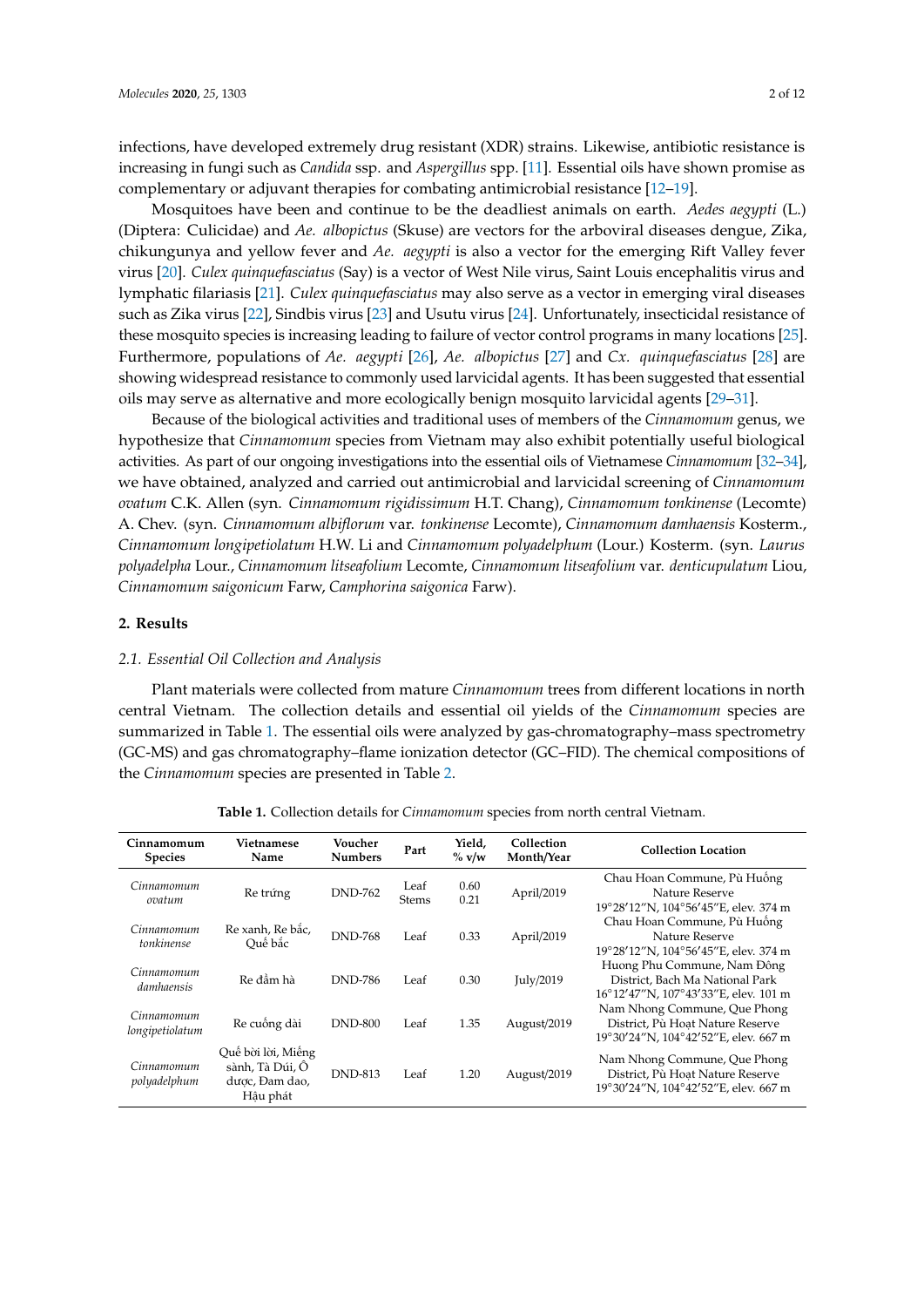| <b>Table 2.</b> Chemical compositions (%) of <i>Cinnamomum</i> essential oils from north central Vietnam. |
|-----------------------------------------------------------------------------------------------------------|
|-----------------------------------------------------------------------------------------------------------|

| $N^{o}$             | Compounds                                       | RI <sup>a</sup> | RI <sup>b</sup> | $C. ov.$ <sup>c</sup>                      | C. ov. <sup>c</sup>                                  | C. to. <sup>d</sup>                                  | $C. da.$ <sup>e</sup>          | C.10. <sup>f</sup>                         | $C. po.$ <sup>g</sup>          |
|---------------------|-------------------------------------------------|-----------------|-----------------|--------------------------------------------|------------------------------------------------------|------------------------------------------------------|--------------------------------|--------------------------------------------|--------------------------------|
|                     |                                                 |                 |                 | Leaf                                       | <b>Stem</b>                                          | Leaf                                                 | Leaf                           | Leaf                                       | Leaf                           |
| $\mathbf{1}$        | α-Thujene                                       | 930             | 924             | $\overline{\phantom{a}}$                   | $\frac{1}{2}$                                        | 0.4                                                  | $\overline{\phantom{a}}$       | $\overline{\phantom{a}}$                   | 0.3                            |
| $\overline{2}$      | $\alpha$ -Pinene                                | 939             | 932             | 2.1                                        | 1.6                                                  | $\overline{4}$                                       | 0.3                            | 2.9                                        | 4.3                            |
| 3                   | $\alpha$ -Fenchene                              | 953             | 945             | $\overline{\phantom{a}}$                   | $\frac{1}{2}$                                        | $\overline{\phantom{a}}$                             | 0.1                            | $\overline{\phantom{a}}$                   | 0.2                            |
| $\overline{4}$<br>5 | Camphene<br>Sabinene                            | 955<br>978      | 946<br>969      | 0.7<br>$\overline{\phantom{a}}$            | 0.6<br>ä,                                            | 0.4<br>3.4                                           | 0.2<br>0.7                     | 0.3<br>0.5                                 | 1.9<br>0.4                     |
| 6                   | $\beta$ -Pinene                                 | 984             | 974             | 0.9                                        | 0.6                                                  | 2.1                                                  | 0.2                            | 1.7                                        | 2.4                            |
| 7                   | Myrcene                                         | 992             | 988             | 0.2                                        | 0.1                                                  | 3.1                                                  | 0.1                            | 0.2                                        | 2.1                            |
| 8                   | Dehydroxy-trans-linalool oxide                  | 995             | 991             | $\overline{\phantom{a}}$                   | $\frac{1}{2}$                                        | $\sim$                                               | ä,                             | 0.7                                        | $\overline{a}$                 |
| 9                   | Dehydroxy-cis-linalool oxide                    | 1008            | 1006            | $\overline{\phantom{a}}$                   | ä,                                                   | $\sim$                                               | $\overline{a}$                 | 0.6                                        | $\overline{\phantom{a}}$       |
| 10                  | α-Phellandrene                                  | 1010            | 1002            | 1.3                                        | 0.3                                                  | 4.8                                                  | $\overline{a}$                 | $\overline{\phantom{a}}$                   | 0.2                            |
| 11                  | $\alpha$ -Terpinene                             | 1022            | 1014            | $\overline{\phantom{a}}$                   | $\frac{1}{2}$                                        | 0.4                                                  | ÷                              | 0.2                                        |                                |
| 12<br>13            | $p$ -Cymene<br>Limonene                         | 1030<br>1035    | 1020<br>1024    | 0.7<br>0.9                                 | 0.4<br>0.8                                           | 0.5<br>3.4                                           | 0.7<br>0.2                     | 0.2<br>0.3                                 | 0.7<br>5.4                     |
| 14                  | β-Phellandrene                                  | 1036            | 1025            | $\overline{\phantom{a}}$                   | ä,                                                   | 23.1                                                 | $\overline{\phantom{a}}$       | $\bar{\phantom{a}}$                        | $\overline{\phantom{a}}$       |
| 15                  | 1,8-Cineole                                     | 1038            | 1026            | 0.2                                        | 0.6                                                  | 9.8                                                  | $\mathbf{1}$                   | 2.5                                        | 0.8                            |
| 16                  | $(E)$ -β-Ocimene                                | 1049            | 1044            | 0.3                                        | 0.2                                                  | 0.3                                                  | ÷,                             | 0.8                                        |                                |
| 17                  | $\gamma$ -Terpinene                             | 1063            | 1054            | $\overline{\phantom{a}}$                   | $\overline{\phantom{a}}$                             | 0.5                                                  | $\overline{\phantom{a}}$       | 0.3                                        | $\overline{\phantom{a}}$       |
| 18                  | Terpinolene                                     | 1094            | 1086            | 0.2                                        | 0.1                                                  | 0.2                                                  | $\overline{a}$                 | ÷.                                         | $\sim$                         |
| 19                  | Rosefuran                                       | 1098            | 1091            | $\overline{\phantom{a}}$                   | $\frac{1}{2}$                                        | $\bar{\phantom{a}}$                                  |                                | ÷,                                         | 0.1                            |
| 20                  | Perillene                                       | 1104            | 1102            | $\overline{\phantom{a}}$                   | $\overline{a}$                                       | $\overline{\phantom{a}}$                             | ÷,                             | $\overline{\phantom{a}}$                   | 0.2                            |
| 21                  | Linalool                                        | 1105            | 1095            | 5.9                                        | 8.3                                                  | 32.2                                                 | 44.8                           | 75.7                                       | 3.2                            |
| 22                  | Hotrienol                                       | 1107            | 1104            | ÷,                                         | $\overline{\phantom{a}}$                             | $\frac{1}{2}$                                        |                                | 3.2                                        | $\overline{\phantom{a}}$       |
| 23<br>24            | Isocitral                                       | 1147<br>1156    | 1140<br>1141    | ÷                                          | ۳<br>-                                               | $\overline{a}$<br>$\overline{a}$                     | ÷                              | $\overline{\phantom{a}}$<br>$\blacksquare$ | 0.2<br>32.2                    |
| 25                  | Camphor<br>Nerol oxide                          | 1158            | 1154            |                                            | ۳                                                    |                                                      |                                | 0.2                                        | $\overline{\phantom{a}}$       |
| 26                  | Isoneral                                        | 1166            | 1162            |                                            | ۳                                                    | $\overline{a}$                                       | $\overline{\phantom{a}}$       | $\overline{\phantom{a}}$                   | 0.6                            |
| 27                  | cis-Linalool oxide (pyranoid)                   | 1174            | 1170            |                                            |                                                      |                                                      |                                | 3.2                                        |                                |
| 28                  | trans-Linalool oxide (pyranoid)                 | 1177            | 1173            |                                            | L,                                                   | $\overline{\phantom{a}}$                             |                                | 2.7                                        |                                |
| 29                  | Borneol                                         | 1178            | 1165            | ÷                                          | ۳                                                    | 0.2                                                  | $\overline{\phantom{a}}$       | $\blacksquare$                             | 1.6                            |
| 30                  | Isogeranial                                     | 1184            | 1180            |                                            | -                                                    | $\overline{\phantom{a}}$                             | ۰                              | $\overline{\phantom{0}}$                   | 0.9                            |
| 31                  | Terpinen-4-ol                                   | 1187            | 1174            |                                            | L,                                                   | 0.7                                                  | 0.4                            | 0.5                                        | 0.4                            |
| 32                  | $\alpha$ -Terpineol                             | 1200            | 1186            |                                            | ۳                                                    | 1.7                                                  | 0.2                            | 0.6                                        | 0.6                            |
| 33<br>34            | Decanal<br>Citronellol                          | 1208            | 1201<br>1223    |                                            | -                                                    | 0.2<br>$\overline{\phantom{a}}$                      | ÷,<br>$\overline{\phantom{a}}$ | $\frac{1}{2}$                              | 0.2<br>0.4                     |
| 35                  | Nerol                                           | 1228<br>1231    | 1227            |                                            | -<br>$\overline{a}$                                  | $\sim$                                               | $\overline{a}$                 | $\overline{a}$<br>$\overline{a}$           | 0.8                            |
| 36                  | Cuminal                                         | 1238            | 1238            |                                            | -                                                    | $\overline{\phantom{a}}$                             | 0.1                            | $\overline{a}$                             | $\overline{\phantom{a}}$       |
| 37                  | Neral                                           | 1245            | 1235            |                                            | ۳                                                    | $\overline{\phantom{a}}$                             | ÷,                             | $\overline{\phantom{a}}$                   | 11.7                           |
| 38                  | Geraniol                                        | 1255            | 1249            | ÷                                          | $\overline{a}$                                       | $\rightarrow$                                        | $\overline{\phantom{a}}$       | 0.2                                        | 1.9                            |
| 39                  | Geranial                                        | 1274            | 1264            | ÷                                          | -                                                    | $\overline{a}$                                       |                                | $\overline{\phantom{a}}$                   | 16.6                           |
| 40                  | (E)-Cinnamaldehyde                              | 1278            | 1267            | $\overline{\phantom{a}}$                   | L,                                                   | $\tilde{\phantom{a}}$                                |                                | ۳                                          | 0.2                            |
| 41                  | Bornyl acetate                                  | 1294            | 1287            | 0.5                                        | 0.5                                                  | 0.1                                                  |                                | ۳                                          | 0.1                            |
| 42                  | Safrole                                         | 1299            | 1285            | $\overline{\phantom{a}}$                   | 0.2                                                  | $\omega$                                             |                                |                                            |                                |
| 43<br>44            | δ-Elemene<br>Eugenol                            | 1348            | 1335<br>1356    | $\overline{\phantom{a}}$<br>70.5           | $\frac{1}{2}$<br>71.2                                | 0.2<br>0.2                                           |                                | Ξ                                          | $\overline{a}$<br>0.4          |
| 45                  | α-Ylangene                                      | 1367<br>1385    | 1373            | 0.4                                        | 0.3                                                  | $\overline{\phantom{a}}$                             | $\overline{\phantom{a}}$       | -                                          | $\overline{\phantom{a}}$       |
| 46                  | $\alpha$ -Copaene                               | 1389            | 1374            | ÷,                                         | ÷,                                                   | 0.4                                                  | ÷,                             | L,                                         | 0.1                            |
| 47                  | $\beta$ -Elemene                                | 1403            | 1389            | $\overline{\phantom{a}}$                   | $\overline{\phantom{a}}$                             | 0.3                                                  | 0.7                            | -                                          | $\blacksquare$                 |
| 48                  | Methyl eugenol                                  | 1409            | 1403            | $\overline{\phantom{a}}$                   | 0.3                                                  | $\omega$                                             | 0.1                            | $\overline{a}$                             | 0.3                            |
| 49                  | β-Caryophyllene                                 | 1437            | 1417            | 1.9                                        | $\mathbf{1}$                                         | 1.8                                                  | 0.2                            | $\overline{a}$                             | 1.3                            |
| 50                  | $trans-\alpha-Bergamotene$                      | 1445            | 1432            | 0.2                                        | 0.2                                                  | 0.1                                                  | $\overline{\phantom{a}}$       | -                                          | $\overline{\phantom{a}}$       |
| 51                  | allo-Aromadendrene                              | 1457            | 1458            | 0.1                                        | ÷.                                                   | $\overline{\phantom{a}}$                             | 0.3                            | $\overline{\phantom{a}}$                   | $\overline{\phantom{a}}$       |
| 52                  | α-Humulene                                      | 1471            | 1452            | 0.3                                        | $\overline{\phantom{0}}$                             | 0.6                                                  | $\bar{\phantom{a}}$            | $\overline{a}$                             | 0.2                            |
| 53<br>54            | $\alpha$ -Amorphene                             | 1483            | 1483            | $\blacksquare$                             | $\overline{\phantom{a}}$<br>$\overline{\phantom{a}}$ | $\overline{\phantom{a}}$                             | 0.3                            | $\overline{\phantom{a}}$<br>L,             | $\overline{\phantom{a}}$<br>ä, |
| 55                  | $\beta$ -Selinene<br>$trans \beta$ -Bergamotene | 1489<br>1496    | 1489<br>1480    | $\overline{\phantom{a}}$<br>$\blacksquare$ | 0.1                                                  | $\overline{\phantom{a}}$<br>$\overline{\phantom{a}}$ | 19.1<br>÷.                     | L,                                         |                                |
| 56                  | α-Selinene                                      | 1498            | 1498            | $\overline{\phantom{a}}$                   | $\overline{\phantom{a}}$                             | $\overline{\phantom{a}}$                             | 0.5                            | -                                          |                                |
| 57                  | Germacrene D                                    | 1498            | 1484            | 0.3                                        | 0.1                                                  | 2.7                                                  | $\overline{\phantom{a}}$       | $\frac{1}{2}$                              |                                |
| 58                  | Bicyclogermacrene                               | 1513            | 1500            | 0.7                                        | 0.6                                                  | $\mathbf{1}$                                         | ÷,                             | 0.2                                        | 0.2                            |
| 59                  | β-Bisabolene                                    | 1517            | 1505            | $\overline{\phantom{a}}$                   | 0.2                                                  | $\overline{\phantom{a}}$                             | ÷                              | Ξ                                          | $\overline{\phantom{a}}$       |
| 60                  | Eugenyl acetate                                 | 1533            | 1521            | 9.5                                        | 9.3                                                  | 0.1                                                  | ÷,                             | ÷,                                         | $\overline{\phantom{a}}$       |
| 61                  | δ-Cadinene                                      | 1537            | 1522            | 0.2                                        | 0.3                                                  | 0.2                                                  | $\overline{\phantom{a}}$       | $\overline{\phantom{m}}$                   | 0.1                            |
| 62                  | $(E)$ - $\alpha$ -Bisabolene                    | 1551            | 1544            | $\overline{\phantom{a}}$                   | 0.3                                                  | $\overline{\phantom{a}}$                             | ÷                              | -                                          | $\overline{\phantom{m}}$       |
| 63                  | $(E)$ -Nerolidol                                | 1570            | 1561            | $\overline{\phantom{a}}$                   | ÷,                                                   | 0.3                                                  | 0.9                            | $\overline{a}$                             | $\overline{\phantom{a}}$       |
| 64                  | Germacrene B                                    | 1577            | 1559            | $\tilde{\phantom{a}}$                      | $\overline{\phantom{a}}$                             | 0.2                                                  | $\overline{\phantom{a}}$       | $\overline{\phantom{a}}$                   | $\overline{\phantom{a}}$       |
| 65                  | Spathulenol                                     | 1598            | 1577            | $\blacksquare$                             | 0.6                                                  | $\overline{\phantom{a}}$                             | 0.4                            | 1.1                                        | 0.8                            |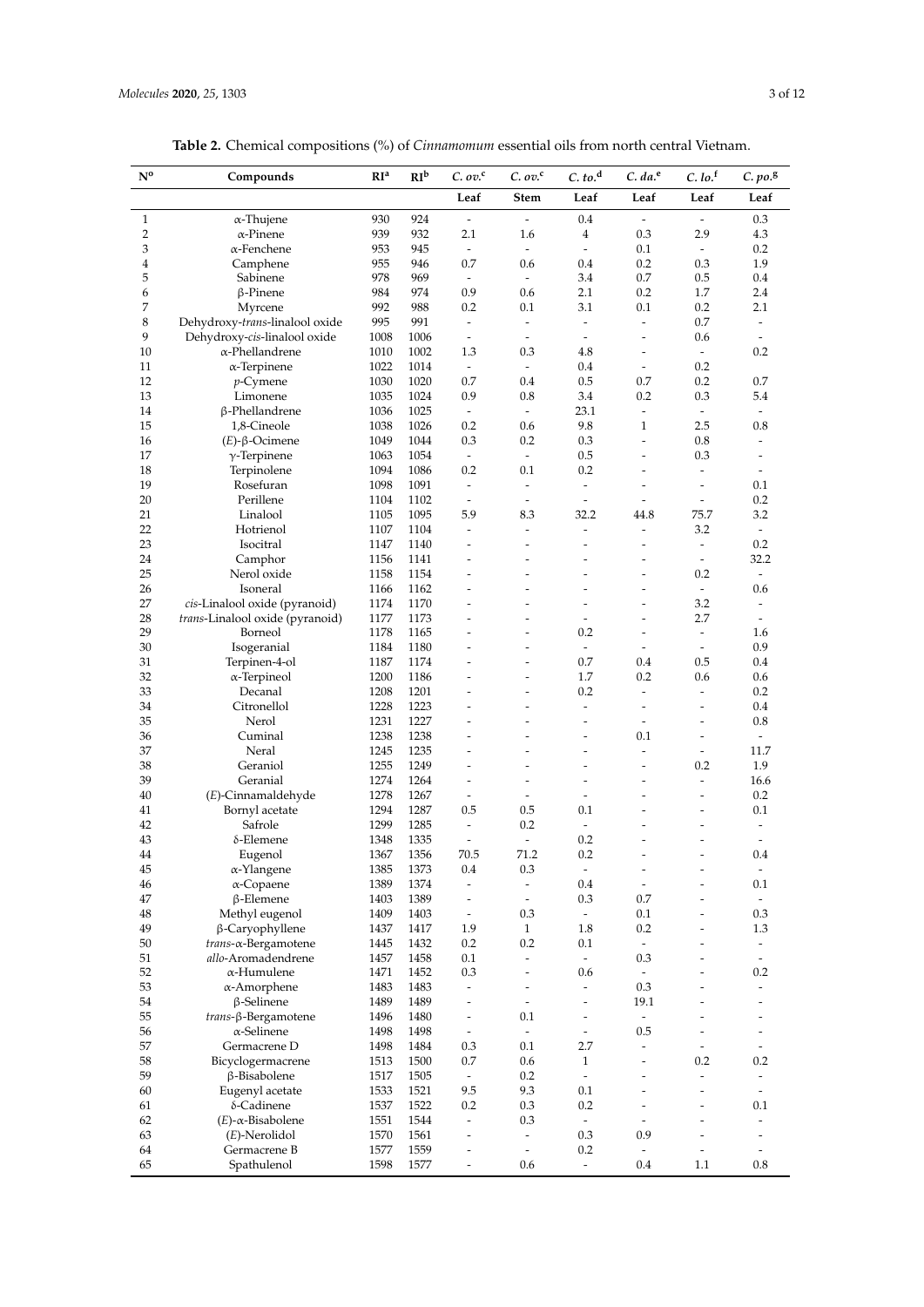<span id="page-3-0"></span>

| $N^{\rm o}$                 | Compounds                                    | RI <sup>a</sup> | RI <sup>b</sup> | C. ov. <sup>c</sup>      | C. ov. <sup>c</sup>      | C. to. <sup>d</sup>      | $C. da.$ <sup>e</sup> | $C.$ lo. <sup>f</sup>    | $C. po.$ <sup>g</sup> |
|-----------------------------|----------------------------------------------|-----------------|-----------------|--------------------------|--------------------------|--------------------------|-----------------------|--------------------------|-----------------------|
|                             |                                              |                 |                 | Leaf                     | <b>Stem</b>              | Leaf                     | Leaf                  | Leaf                     | Leaf                  |
| 66                          | Caryophyllene oxide                          | 1605            | 1582            |                          | 0.5                      | 0.2                      | 1.1                   | 0.5                      | 0.9                   |
| 67                          | Intermedeol isomer                           | 1616            |                 | $\overline{\phantom{0}}$ | -                        | $\overline{\phantom{a}}$ | 5.8                   | $\overline{\phantom{0}}$ | ٠                     |
| 68                          | Selin-11-en-4-one                            | 1626            | 1626            | $\overline{\phantom{0}}$ |                          | ٠                        | 1.5                   |                          |                       |
| 69                          | Selina-3,11-dien-6 $\alpha$ -ol              | 1644            | 1642            | ٠                        | $\overline{\phantom{0}}$ | $\overline{\phantom{a}}$ | 0.6                   |                          | -                     |
| 70                          | $\alpha$ -Cadinol                            | 1652            | 1652            |                          |                          | -                        | 0.5                   |                          |                       |
| 71                          | Selin-11-en- $4\alpha$ -ol                   | 1660            | 1658            | $\overline{\phantom{0}}$ |                          | $\overline{\phantom{a}}$ | 7.3                   |                          |                       |
| 72                          | Germacra-4(15),5,10(14)-trien-1 $\alpha$ -ol | 1685            | 1685            |                          |                          | ٠                        | 1                     |                          |                       |
| 73                          | Aromadendrane-4,10-diol                      | 1717            | ۰               |                          |                          | -                        | 0.5                   |                          |                       |
| 74                          | Oplopanone                                   | 1735            | 1739            |                          |                          | -                        | 0.3                   |                          |                       |
| 75                          | $\alpha$ -Cyperone                           | 1747            |                 |                          |                          |                          | 4                     |                          |                       |
| 76                          | Cyclocolorenone                              | 1763            | 1759            |                          |                          |                          | 0.1                   |                          |                       |
|                             | Monoterpene hydrocarbons                     |                 |                 | 7.3                      | 4.7                      | 46.6                     | 2.5                   | 7.4                      | 17.9                  |
|                             | Oxygenated monoterpenoids                    |                 |                 | 6.6                      | 9.4                      | 44.7                     | 46.5                  | 90.1                     | 72.3                  |
|                             | Sesquiterpene hydrocarbons                   |                 |                 | 4.1                      | 3.1                      | 7.5                      | 21.1                  | 0.2                      | 1.9                   |
| Oxygenated sesquiterpenoids |                                              |                 |                 | 0                        | 1.1                      | 0.5                      | 24                    | 1.6                      | 1.7                   |
| Phenylpropanoids            |                                              |                 | 80              | 81                       | 0.3                      | 0.1                      | $\Omega$              | 0.9                      |                       |
|                             | Others                                       |                 |                 | 0                        | $\mathbf{0}$             | 0.2                      | $\Omega$              | $\Omega$                 | 0.2                   |
| Total identified            |                                              |                 |                 | 98                       | 99.3                     | 99.8                     | 94.2                  | 99.3                     | 94.9                  |

**Table 2.** *Cont.*

<sup>a</sup> RI = Retention Index determined on an HP-5ms column. <sup>b</sup> RI from the databases. <sup>c</sup> C. ov. = *Cinnamomum ovatum*.

<sup>d</sup> *C. to.* = *Cinnamomum tonkinense*. <sup>e</sup> *C. da.* = *Cinnamomum damhaensis.* <sup>f</sup> *C. lo.* = *Cinnamomum longipetiolatum.* <sup>g</sup> *C. po.* = *Cinnamomum polyadelphum.*

## *2.2. Antimicrobial Screening*

The *Cinnamomum* essential oils were screened for antimicrobial activity against Gram-positive (*Enterococcus faecalis*, *Staphylococcus aureus*, *Bacillus cereus*) and Gram-negative (*Escherichia coli*, *Pseudomonas aeruginosa*, *Salmonella enterica*) bacteria and a yeast (*Candida albicans*). Minimum inhibitory concentrations and  $IC_{50}$  values were determined using the microbroth dilution assay (Table [3\)](#page-3-1).

<span id="page-3-1"></span>

| Sample             | Enterococcus<br>faecalis | <b>Gram-Positive</b><br>Staphylococcus<br>aureus | <b>Bacillus</b><br>cereus | Escherichia<br>coli             | Gram-Negative<br>Pseudomonas<br>aeruginosa | Salmonella<br>enterica   | Yeast<br>Candida<br>albicans |
|--------------------|--------------------------|--------------------------------------------------|---------------------------|---------------------------------|--------------------------------------------|--------------------------|------------------------------|
|                    |                          |                                                  |                           | MIC $(\mu g/mL^a)$              |                                            |                          |                              |
| C. ovatum leaf     | 64                       | 64                                               | 128                       | 64                              | 128                                        | 64                       | 64                           |
| C. ovatum stem     | 64                       | 64                                               | 64                        | 64                              | 16                                         | 64                       | 32                           |
| C. tonkinense      | 32                       | 128                                              | 128                       | -                               | ۰                                          | $\overline{\phantom{a}}$ | 32                           |
| C. damhaensis      | ٠                        | -                                                |                           |                                 | $\overline{\phantom{0}}$                   | -                        | $\overline{\phantom{0}}$     |
| C. longipetiolatum | 64                       | 128                                              | 128                       | 256                             | 256                                        | 128                      | 256                          |
| C. polyadelphum    | 32                       | 64                                               | 64                        | $\overline{\phantom{0}}$        |                                            | 128                      | 256                          |
| Streptomycin       | 32                       | 128                                              | 64                        | 32                              | 128                                        | 64                       |                              |
| <b>Nistatin</b>    | ٠                        | -                                                | -                         | -                               | ۰                                          | $\overline{\phantom{a}}$ | 8                            |
| Cyclohexamide      |                          |                                                  |                           |                                 |                                            |                          | 32                           |
|                    |                          |                                                  |                           | $IC_{50}$ (µg/mL <sup>a</sup> ) |                                            |                          |                              |
| C. ovatum leaf     | 32.33                    | 32.33                                            | 65.45                     | 32.56                           | 65.44                                      | 33.22                    | 33.22                        |
| C. ovatum stem     | 32.44                    | 32.78                                            | 33.56                     | 32.56                           | 8.77                                       | 31.22                    | 15.67                        |
| C. tonkinense      | 5.67                     | 37.78                                            | 56.67                     | $\qquad \qquad \blacksquare$    | ۰                                          |                          | 15.67                        |
| C. damhaensis      | ٠                        | -                                                | ٠                         |                                 |                                            | $\overline{\phantom{0}}$ | $\overline{\phantom{0}}$     |
| C. longipetiolatum | 17.88                    | 36.78                                            | 56.79                     | 100.34                          | 105.67                                     | 56.78                    | 112.45                       |
| C. polyadelphum    | 10.67                    | 24.78                                            | 30.24                     |                                 |                                            | 57.45                    | 123.45                       |

**Table 3.** Antimicrobial activities of *Cinnamomum* essential oils from north central Vietnam.

<sup>a</sup> Micrograms of essential oil per milliliter of test solution.

#### *2.3. Larvicidal Screening*

The *Cinnamomum* essential oils were screened for mosquito larvicidal activity against *Aedes aegypti*, *Aedes albopictus* and *Culex quinquefasciatus*. The 24 h and 48 h LC<sub>50</sub> and LC<sub>90</sub> values are summarized in Tables [4](#page-4-0) and [5.](#page-4-1)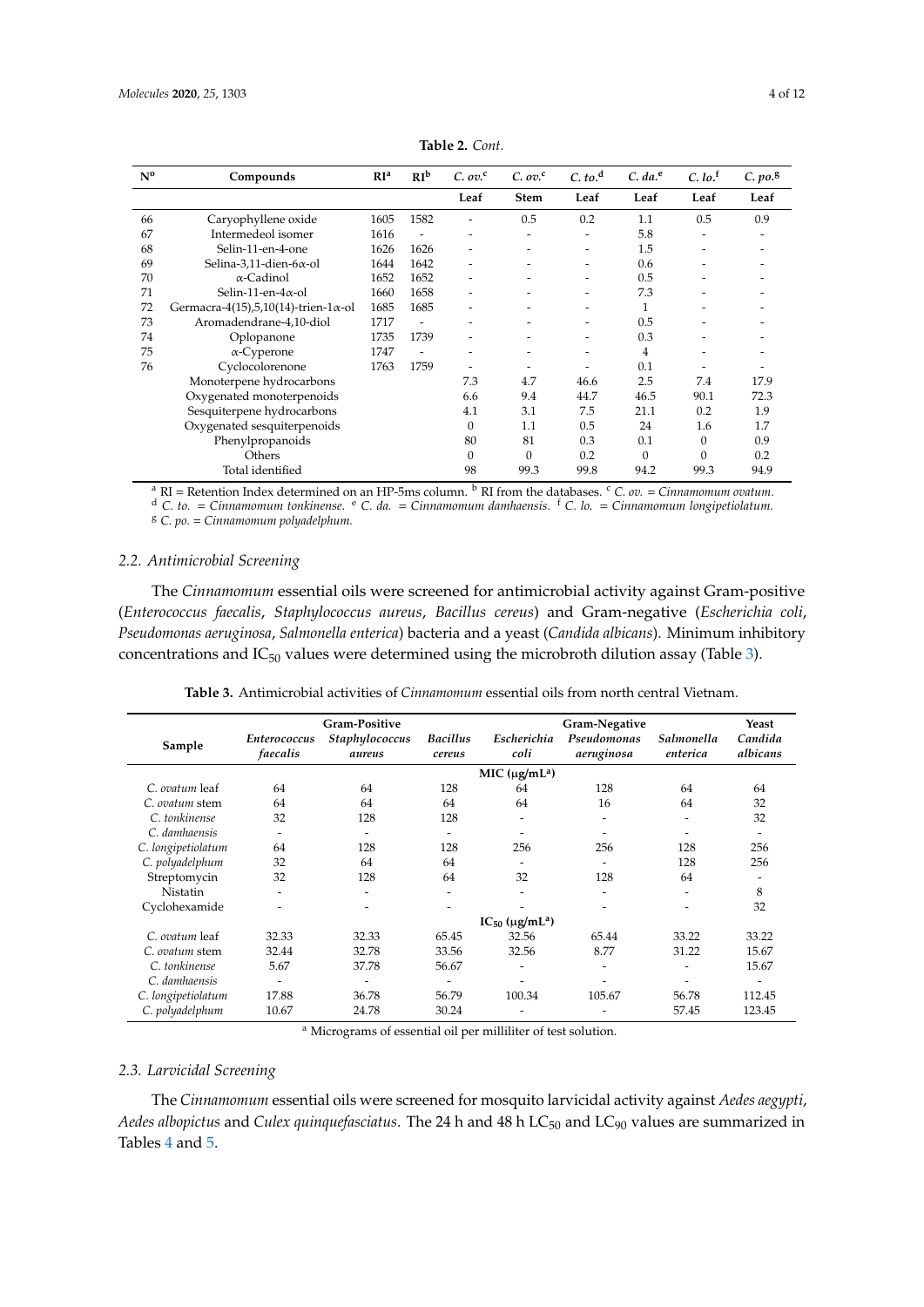| Sample                     | $LC_{50}$ (95% Confidence Limits) | $LC_{90}$ (95% Confidence Limits) | $x^2$   | $\boldsymbol{p}$ |
|----------------------------|-----------------------------------|-----------------------------------|---------|------------------|
|                            |                                   | Aedes aegypti                     |         |                  |
| C. ovatum leaf EO          | 24.12 (20.92-27.45)               | 50.61 (45.02–58.65)               | 48.86   | 0.000            |
| C. ovatum stem EO          | 52.51 (48.77-57.69)               | 71.23 (64.50-82.64)               | 0.4722  | 0.790            |
| C. tonkinensis leaf EO     | 17.44 (15.53-19.58)               | 31.40 (27.93-36.64)               | 0.1354  | 0.987            |
| C. damhaensis leaf EO      | 21.43 (18.66-24.15)               | 38.98 (34.75-45.58)               | 0.5494  | 0.760            |
| C. longepetiolatum leaf EO | 64.20 (55.67-73.61)               | 127.9 (111.0-156.5)               | 8.805   | 0.003            |
| C. polyadelphum leaf EO    | 23.41 (21.37-25.78)               | 36.69 (33.27-41.52)               | 8.277   | 0.041            |
|                            | Aedes albopictus                  |                                   |         |                  |
| C. ovatum leaf EO          | n.t.                              | n.t.                              |         |                  |
| C. ovatum stem EO          | $61.45(55.66 - 68.20)$            | 103.3 (93.3–117.1)                | 34.38   | 0.000            |
| C. tonkinensis leaf EO     | 42.89 (39.73-46.59)               | $61.65(56.52 - 69.09)$            | 2.595   | 0.273            |
| C. damhaensis leaf EO      | 43.91 (41.25-46.46)               | 56.16 (52.95-60.79)               | 0.04480 | 0.978            |
| C. longepetiolatum leaf EO | n.t.                              | n.t.                              |         |                  |
| C. polyadelphum leaf EO    | 20.66 (18.02-23.28)               | 37.21 (33.04-43.97)               | 2.577   | 0.276            |
|                            |                                   | Culex quinquefasciatus            |         |                  |
| C. ovatum leaf EO          | 34.19 (31.18-37.65)               | 56.01 (50.85–63.12)               | 10.73   | 0.013            |
| C. ovatum stem EO          | 28.79 (22.07-34.79)               | 78.3 (67.72-94.57)                | 8.295   | 0.016            |
| C. tonkinensis leaf EO     | 14.05 (12.28-15.75)               | 25.70 (23.06-29.59)               | 16.31   | 0.001            |
| C. damhaensis leaf EO      | 46.74 (41.58-52.63)               | 86.80 (77.37-100.39)              | 13.53   | 0.001            |
| C. longepetiolatum leaf EO | 126.8 (108.3-151.4)               | 293.9 (248.2-368.9)               | 21.47   | 0.000            |
| C. polyadelphum leaf EO    | 18.33 (13.26-22.87)               | 58.95 (50.62-72.05)               | 5.639   | 0.131            |

<span id="page-4-0"></span>**Table 4.** Twenty-four-hour mosquito larvicidal activities (µg/mL) of *Cinnamomum* essential oils from north central Vietnam.

<span id="page-4-1"></span>**Table 5.** Forty-eight-hour mosquito larvicidal activities (µg/mL) of *Cinnamomum* essential oils from north central Vietnam.

| Sample                     | $LC_{50}$ (95% Confidence Limits) | $LC_{90}$ (95% Confidence Limits) | $\chi^2$ | p     |
|----------------------------|-----------------------------------|-----------------------------------|----------|-------|
|                            |                                   | Aedes aegypti                     |          |       |
| C. ovatum leaf EO          | 13.76 (11.42–15.95)               | 30.17 (26.76-35.17)               | 46.16    | 0.000 |
| C. ovatum stem EO          | 46.74 (43.17-51.21)               | 67.53 (61.30-77.07)               | 2.744    | 0.254 |
| C. tonkinensis leaf EO     | 15.83 (13.76-17.99)               | 31.17 (27.53-36.80)               | 2.196    | 0.533 |
| C. damhaensis leaf EO      | 17.36 (13.67-20.36)               | 37.53 (32.94-45.22)               | 5.494    | 0.064 |
| C. longepetiolatum leaf EO | 39.50 (29.92-47.24)               | 95.24 (83.27-114.77)              | 2.513    | 0.113 |
| C. polyadelphum leaf EO    | 17.30 (15.44-19.41)               | 30.80 (27.43-35.89)               | 3.650    | 0.302 |
|                            |                                   | Aedes albopictus                  |          |       |
| C. ovatum leaf EO          | n.t.                              | n.t.                              |          |       |
| C. ovatum stem EO          | 50.18 (45.07-56.12)               | 87.98 (78.88-100.81)              | 35.66    | 0.000 |
| C. tonkinensis leaf EO     | 42.74 (39.48-46.59)               | 62.40 (57.00-70.25)               | 4.098    | 0.129 |
| C. damhaensis leaf EO      | 39.85 (37.05-42.91)               | 56.02 (51.91-61.70)               | 0.06006  | 0.970 |
| C. longepetiolatum leaf EO | n.t.                              | n.t.                              |          |       |
| C. polyadelphum leaf EO    | 20.79 (17.84-23.61)               | 39.45 (34.97-46.59)               | 6.980    | 0.031 |
|                            |                                   | Culex quinquefasciatus            |          |       |
| C. ovatum leaf EO          | 30.48 (27.00-34.48)               | 59.19 (52.54–68.81)               | 1.181    | 0.757 |
| C. ovatum stem EO          | 20.54 (11.92-27.10)               | 72.40 (62.01-89.54)               | 5.799    | 0.055 |
| C. tonkinensis leaf EO     | 8.721 (6.874-10.253)              | 18.81 (16.70-22.01)               | 26.83    | 0.000 |
| C. damhaensis leaf EO      | 18.63 (9.90–25.06)                | 67.93 (58.16-84.15)               | 6.243    | 0.001 |
| C. longepetiolatum leaf EO | 76.88 (52.08-101.93)              | 314.5 (249.3-447.0)               | 47.36    | 0.000 |
| C. polyadelphum leaf EO    | 11.03 (4.50-15.93)                | 52.40 (44.35–65.76)               | 10.30    | 0.016 |

## **3. Discussion**

## *3.1. Cinnamomum ovatum*

The leaf and stem bark essential oils of *C. ovatum* demonstrated broad antimicrobial activity against the organisms tested with MIC values ranging from 16 to 128 µg/mL (Table [3\)](#page-3-1). The major components of the leaf and stem essential oils were eugenol (70.5% and 71.2%, respectively), eugenyl acetate (9.5% and 9.3%, respectively) and linalool (5.9% and 8.3%, respectively) (Table [2\)](#page-3-0). The high concentration of eugenol in these two essential oils is likely responsible for the observed antimicrobial effects. Eugenol has shown broad spectrum antibacterial [\[35,](#page-9-11)[36\]](#page-9-12) and antifungal [\[37–](#page-9-13)[39\]](#page-9-14) activities. Likewise, the mosquito larvicidal activity of *C. ovatum* leaf essential oil is likely due to eugenol; that compound has shown larvicidal activity against *Ae. aegypti* [\[40\]](#page-9-15), *Ae. albopictus* [\[41\]](#page-9-16) and *Cx. quinquefasciatus* [\[42\]](#page-9-17).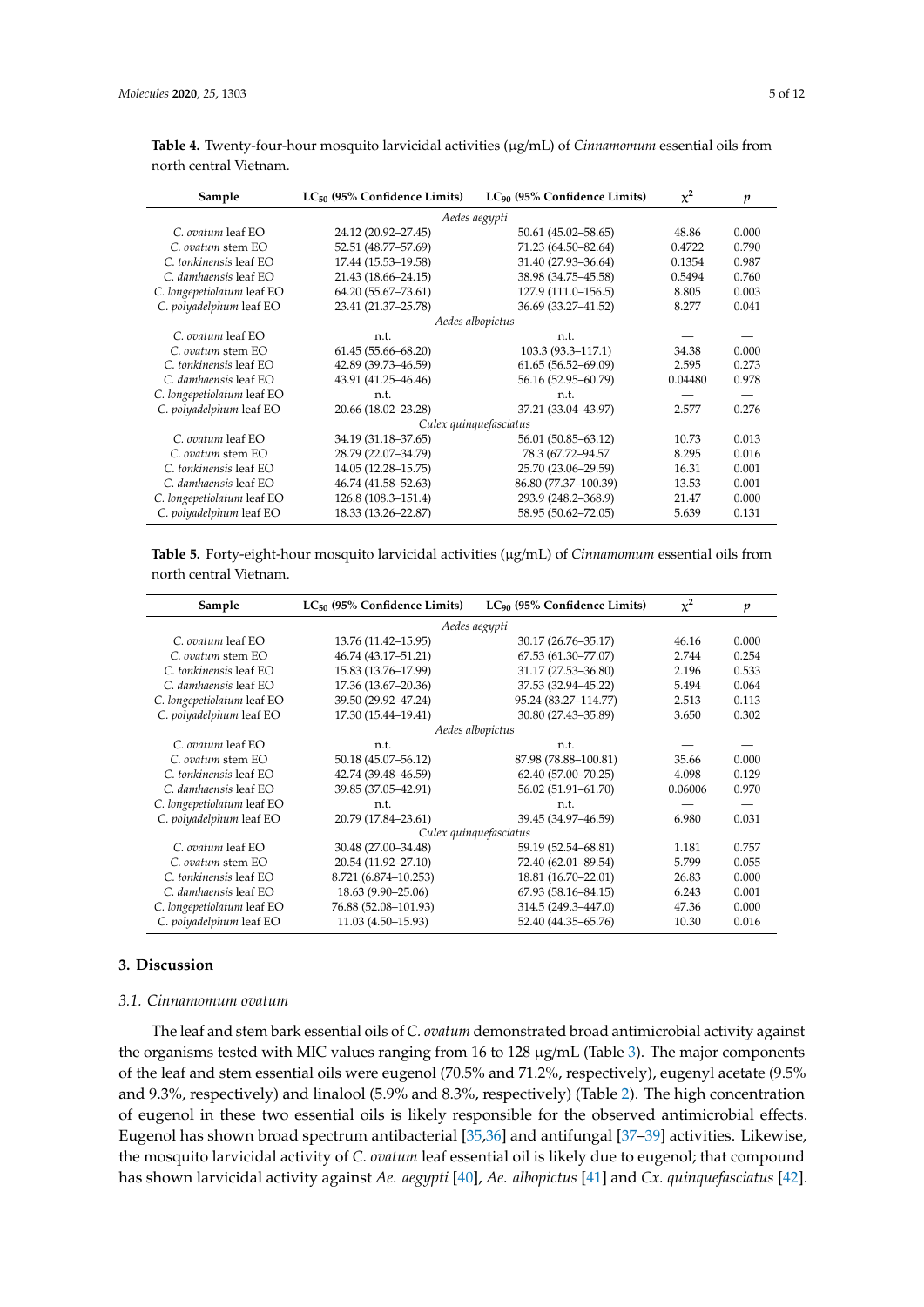*Cinnamomum cambodianum* leaf [\[34\]](#page-9-10) and stem bark [\[33\]](#page-9-18) essential oils from Vietnam have also shown

#### *3.2. Cinnamomum tonkinense*

high concentrations of linalool (27.0% and 33.1%, respectively).

*Cinnamomum tonkinense* leaf essential oil showed excellent antimicrobial activity against *E. faecalis* and *C. albicans* with MIC of 32 µg/mL and good activity against *B. cereus* and *S. aureus* (Table [3\)](#page-3-1). The essential oil is rich in monoterpenes, α-pinene (4.0%), sabinene (3.4%), α-phellandrene (4.8%), β-phellandrene (23.1%), 1,8-cineole (9.8%), linalool (32.2%) (Table [2\)](#page-3-0). Both α-pinene and linalool have shown antibacterial activity against *E. faecalis* [\[35\]](#page-9-11) and *S. aureus* [\[43\]](#page-10-0); α-pinene and 1,8-cineole have shown antifungal activity against *C. albicans* [\[43\]](#page-10-0). Sabinene, on the other hand, has shown little [\[44\]](#page-10-1) or no [\[45\]](#page-10-2) antimicrobial activity. Likewise, α-phellandrene has shown no activity against *C. albicans* [\[46\]](#page-10-3). The leaf essential oils of *C. cordatum* and *C. scortechini* from Pahang, Malaysia, both rich in β-phellandrene (9.0% and 17.3%, respectively) and linalool (17.3% and 16.4%, respectively), have shown antifungal activities against several fungal strains [\[47\]](#page-10-4).

The leaf essential oil of *C. tonkinense* is one of the most larvicidal in this study (Tables [4](#page-4-0) and [5\)](#page-4-1). The major components in the essential oil likely account for the observed larvicidal activity. α-Pinene, has been shown to be larvicidal against *Ae. aegypti*, *Ae. albopictus* and *Cx. quinquefasciatus* [\[48\]](#page-10-5); sabinene and linalool have both demonstrated larvicidal against *Ae. aegypti* and *Cx. quinquefasciatus* [\[49\]](#page-10-6); and α-phellandrene has shown activity against *Ae. aegypti* and *Ae. albopictus* [\[50\]](#page-10-7) as well as *Culex pipiens molestus* [\[51\]](#page-10-8). The leaf essential oil of *C. scortechinii*, rich in β-phellandrene (17.3%) and linalool (16.4%), had shown excellent larvicidal activity against *Ae. aegypti* and *Ae. albopictus* (LC<sub>50</sub> = 21.5 and 16.7  $\mu$ g/mL, respectively) [\[52\]](#page-10-9).

#### *3.3. Cinnamomum damhaensis*

The major components of *C. damhaensis* leaf essential oil were linalool (44.8%) and β-selinene (19.1%) (Table [2\)](#page-3-0). The essential oil also showed pronounced larvicidal activity against *Ae. aegypti* and *Cx. quinquefasciatus* with 48 h LC<sub>50</sub> values of 17.4 and 18.6 μg/mL, respectively (Table [5\)](#page-4-1), which can be attributed to the high concentration of linalool (see above). Note that *Piper gaudichaudianum* and *Piper humaytanum* leaf essential oils, rich in β-selinene (10.5% and 15.8%, respectively), but devoid of linalool, showed only marginal larvicidal activity against *Ae. aegypti* [\[53\]](#page-10-10).

## *3.4. Cinnamomum longipetiolatum*

The leaf essential oil of *C. longipetiolatum* was dominated by linalool (75.7%, Table [2\)](#page-3-0), which likely accounts for the observed antimicrobial (Table [3\)](#page-3-1) activity; linalool has shown broad antibacterial and antifungal activity [\[35,](#page-9-11)[54\]](#page-10-11). Although linalool has shown larvicidal activity against *Ae. aegypti*  $(LC_{50} = 38.6 \text{ µg/mL})$  and *Cx. quinquefasciatus*  $(LC_{50} = 42.3 \text{ µg/mL})$  [\[49\]](#page-10-6), the larvicidal activity of *C. longipetiolatum* leaf oil was less (24 h  $LC_{50} = 64.2$  and 126.8  $\mu$ g/mL against *Ae. aegypti* and *Cx. quinquefasciatus*, respectively, Table [4\)](#page-4-0).

## *3.5. Cinnamomum polyadelphum*

The leaf essential oil of *C. polyadelphum* showed good activity against the Gram-positive organisms tested with MIC values of 32, 64 and 64 µg/mL on *E. faecalis*, *S. aureus* and *B. cereus*, respectively (Table [3\)](#page-3-1). The essential oil also showed notable larvicidal activity against all three mosquito species with 48-h LC<sup>50</sup> values of 17.3, 20.8 and 11.0 µg/mL against *Ae. aegypti*, *Ae. albopictus* and *Cx. quinquefasciatus*, respectively (Table [5\)](#page-4-1). The major components in *C. polyadelphum* leaf essential oil were camphor (32.2%), neral (11.7%) and geranial (16.6%) (Table [2\)](#page-3-0). The antimicrobial properties of camphor are relatively marginal [\[55](#page-10-12)[,56\]](#page-10-13). Citral (mixture of neral and geranial), on the other hand, has shown greater antimicrobial activity on Gram-positive bacteria [\[57](#page-10-14)[–59\]](#page-10-15) and fungi [\[60](#page-10-16)[,61\]](#page-10-17). Likewise, citral has exhibited mosquito larvicidal activity against *Ae. albopictus* [\[62\]](#page-10-18) but camphor is inactive against larvae of *Ae. aegypti*, *Ae. albopictus* [\[52,](#page-10-9)[62\]](#page-10-18) or *Cx. pipiens* [\[63\]](#page-11-0).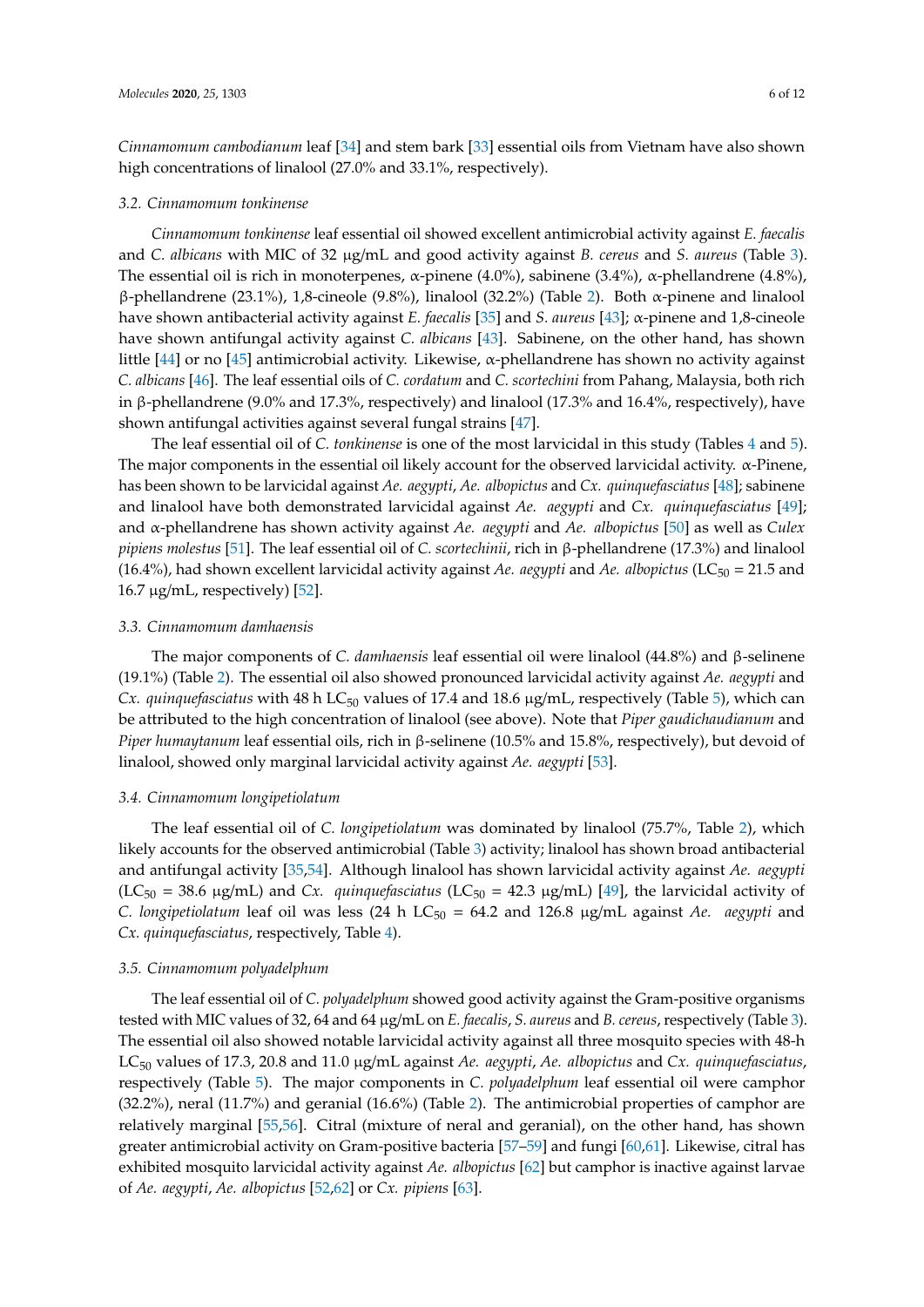#### **4. Materials and Methods**

#### *4.1. Plant Material*

Leaves or stem bark of the *Cinnamomum* species were collected from locations in north central Vietnam (see Table [1\)](#page-1-0). Plants were identified by Do N. Dai and voucher specimens (Table [1\)](#page-1-0) have been deposited in the plant specimen room, Faculty Agriculture, Forestry and Fishery, Nghe An, College of Economics. The fresh plant materials (2.0 kg each) were shredded and hydrodistilled using a Clevenger apparatus for 4 h to give the essential oils. The essential oil yields are summarized in Table [1.](#page-1-0)

## *4.2. Gas Chromatographic Analysis*

Gas chromatography (GC) analysis was performed on an Agilent Technologies (Santa Clara, CA, USA) HP 7890A Plus Gas chromatograph equipped with a flame ionization detector (FID) and fitted with HP-5ms column (30 m  $\times$  0.25 mm, film thickness 0.25  $\mu$ m, Agilent Technologies). The analytical conditions were—carrier gas H<sub>2</sub> (1 mL/min), injector temperature (PTV) 250 °C, detector temperature 260 °C, column temperature programmed from 60 °C (2 min hold) to 220 °C (10 min hold) at 4 °C/min. Samples were injected by splitting and the split ratio was 10:1. The volume injected was 1.0  $\mu$ L. Inlet pressure was 6.1 kPa.

An Agilent Technologies (Santa Clara, California, USA) HP 7890A Plus Chromatograph fitted with a fused silica capillary HP-5ms (30 m  $\times$  0.25 mm, film thickness 0.25  $\mu$ m) and interfaced with a mass spectrometer (HP 5973 MSD) was used for the GC-MS analysis, under the same conditions as those used for GC-FID analysis. The conditions were the same as described above with He (1 mL/min) as carrier gas. The MS conditions were as follows—ionization voltage 70 eV; emission current 40 mA; acquisitions scan mass range of 35–350 amu at a sampling rate of 1.0 scan/s.

The identification of constituents was performed on the basis of retention indices (RI) determined with reference to a homologous series of *n*-alkanes, under identical experimental conditions, co-injection with standards (Sigma-Aldrich, St. Louis, MO, USA) or known essential oil constituents, MS library search (NIST 08 and Wiley 9<sup>th</sup> Version) and by comparing with MS literature data [\[64\]](#page-11-1). The relative amounts of individual components were calculated based on the GC peak area (FID response) without using correction factors.

## *4.3. Antimicrobial Screening*

The antimicrobial activity of the essential oils was evaluated using three strains of Gram-positive test bacteria, *Enterococcus faecalis* (ATCC299212), *Staphylococcus aureus* (ATCC25923), *Bacillus cereus* (ATCC14579), three strains of Gram-negative test bacteria, *Escherichia coli* (ATCC 25922), *Pseudomonas aeruginosa* (ATCC27853), *Salmonella enterica* (ATCC13076) and one strain of yeast, *Candida albicans* (ATCC 10231).

Minimum inhibitory concentration (MIC) and median inhibitory concentration (IC $_{50}$ ) values were measured by the microdilution broth susceptibility assay [\[65\]](#page-11-2). Stock solutions of the oil were prepared in dimethylsulfoxide. Dilution series were prepared from 16,384 to 2 µg/mL (2 $^{14}$ , 2 $^{13}$ , 2 $^{12}$ , 2 $^{11}$ , 2 $^{10}$ , 2 $^{9}$ , 2 $^{7}$ ,  $2^5$ ,  $2^3$  and  $2^1$  µg/mL) in sterile distilled water in micro-test tubes from where they were transferred to 96-well microtiter plates. Bacteria grown in double-strength Mueller-Hinton broth or double-strength tryptic soy broth and fungi grown in double-strength Sabouraud dextrose broth were standardized to  $5 \times 10^5$  and  $1 \times 10^3$  CFU/mL, respectively. The last row, containing only the serial dilutions of sample without microorganisms, was used as a positive (no growth) control. Sterile distilled water and medium served as a negative (no antimicrobial agent) control. Streptomycin was used as the antibacterial standard, nystatin and cycloheximide were used as antifungal standards. After incubation at 37 ◦C for 24 h, the MIC values were determined to be the well with the lowest concentration of agents completely inhibiting the growth of microorganisms. The  $IC_{50}$  values were determined by the percentage of microorganisms that inhibited growth based on the turbidity measurement data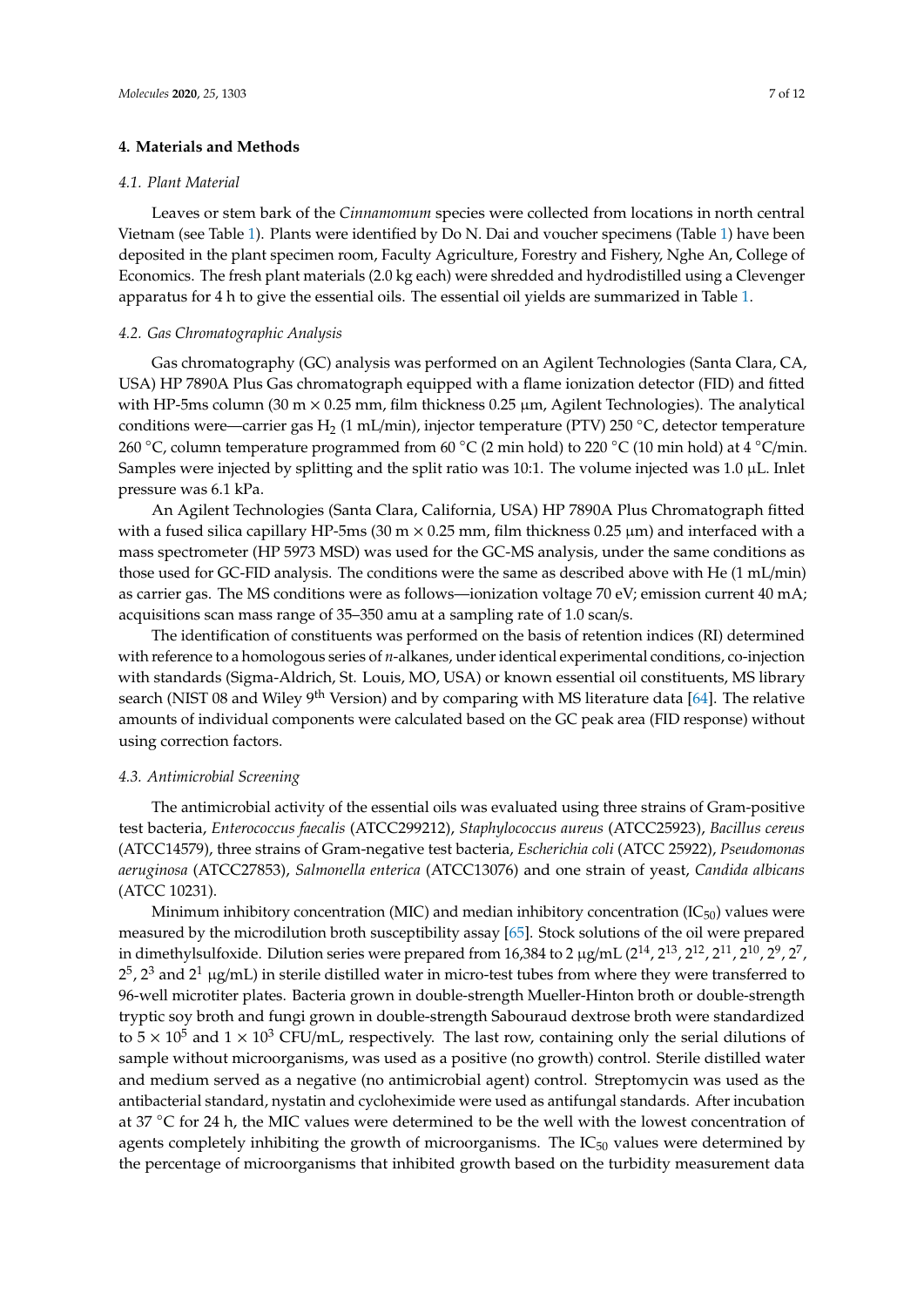of EPOCH2C spectrophotometer (BioTeK Instruments, Inc Highland Park Winooski, VT, USA) and Rawdata computer software (Brussels, Belgium) according to the following equations:

$$
\%inhibition = \frac{OD_{control(-)} - OD_{test agent}}{OD_{control(-)} - OD_{control(+)}}
$$
(1)

$$
IC_{50} = High_{conc} - \frac{(High_{inh\%} - 50\%) \times (High_{conc} - Low_{conc})}{(High_{inh\%} - Low_{inh\%})}
$$
(2)

where OD is the optical density, control(-) are the cells with medium but without antimicrobial agent, test agent corresponds to a known concentration of antimicrobial agent, control(+) is the culture medium without cells, High<sub>conc</sub>/Low<sub>conc</sub> is the concentration of test agent at high concentration/low concentration and High $_{\text{inh}\gamma_0}/\text{Low}_{\text{inh}\gamma_0}$  is the % inhibition at high concentration/% inhibition at low concentration). Each of the antimicrobial screens were carried out in triplicate.

#### *4.4. Larvicidal Screening*

Eggs of *Aedes aegypti* were purchased from Institute of Biotechnology, Vietnam Academy of Science and Technology and maintained at the Laboratory of Department of Pharmacy of Duy Tan University, Da Nang, Vietnam. Adults of *Culex quinquefasciatus* and *Aedes albopictus* collected in Hoa Khanh Nam ward, Lien Chieu district, Da Nang city (16°03'14.9"N, 108°09'31.2"E) and were identified by National institute of Malariology, Parasitology and Entomology, Ho Chi Minh City. Adult mosquitoes were maintained in entomological cages ( $40 \times 40 \times 40$  cm) and fed a 10% sucrose solution and were allowed to blood feed on 1-week-old chicks and mice, respectively. Egg hatchings were induced with tap water. Larvae were reared in plastic trays  $(24 \times 35 \times 5 \text{ cm})$ . The larvae were fed on Koi fish food. All developmental stages were maintained at  $25 \pm 2$  °C, 65–75% relative humidity and a 12:12 h light:dark cycle at the Laboratory of the Faculty of Environmental and Chemical Engineering of Duy Tan University, Da Nang, Vietnam.

Larvicidal activities of the *Cinnamomum* essential oils were evaluated according to the protocol Liu and co-workers [\[66\]](#page-11-3) with slight modifications. For the assay, 150 mL of water that contained 20 larvae (fourth instar) was placed in 250-mL beakers and aliquots of the *Cinnamomum* essential oils dissolved in EtOH (1% stock solution) were then added. With each experiment, a set of controls using EtOH only (negative control) and permethrin (positive control) were also run for comparison. Mortality was recorded after 24 h and again after 48 h of exposure during which no nutritional supplement was added. The experiments were carried out at  $25 \pm 2$  °C. Each test was conducted with four replicates with five concentrations (100, 50, 25, 12.5 and 6  $\mu$ g/mL). The data obtained were subjected to log-probit analysis [\[67\]](#page-11-4) to obtain  $LC_{50}$  values,  $LC_{90}$  values and 95% confidence limits using Minitab® 19 (Minitab, LLC, State College, PA, USA).

#### **5. Conclusions**

The essential oils of five species of *Cinnamomum* were collected from north central Vietnam and screened for antimicrobial and mosquito larvicidal activities. According to Duarte and co-workers [\[68\]](#page-11-5), essential oils with MIC values between 50 and 500 µg/mL can be considered to have strong antimicrobial activity. Similarly, Dias and Moraes have concluded that essential oils with  $LC_{50}$  < 100  $\mu$ g/mL are considered to be active [\[69\]](#page-11-6). Therefore, all of the *Cinnamomum* essential oils in this study can be considered to be active and show promise as antimicrobial agents and as alternative insecticidal agents against mosquito larvae.

**Author Contributions:** Conceptualization, D.N.D. and W.N.S.; methodology, D.N.D., L.T.H., N.H.H., W.N.S.; validation, D.N.D. and W.N.S.; formal analysis, L.T.H., W.N.S.; investigation, N.T.C., L.T.H., N.T.Y., D.T.M.C.; resources, D.N.D.; data curation, W.N.S.; writing—original draft preparation, W.N.S., D.N.D.; writing—review and editing, D.N.D., L.T.H., W.N.S.; supervision, D.N.D.; project administration, D.N.D.; funding acquisition, D.N.D. All authors have read and agreed to the published version of the manuscript.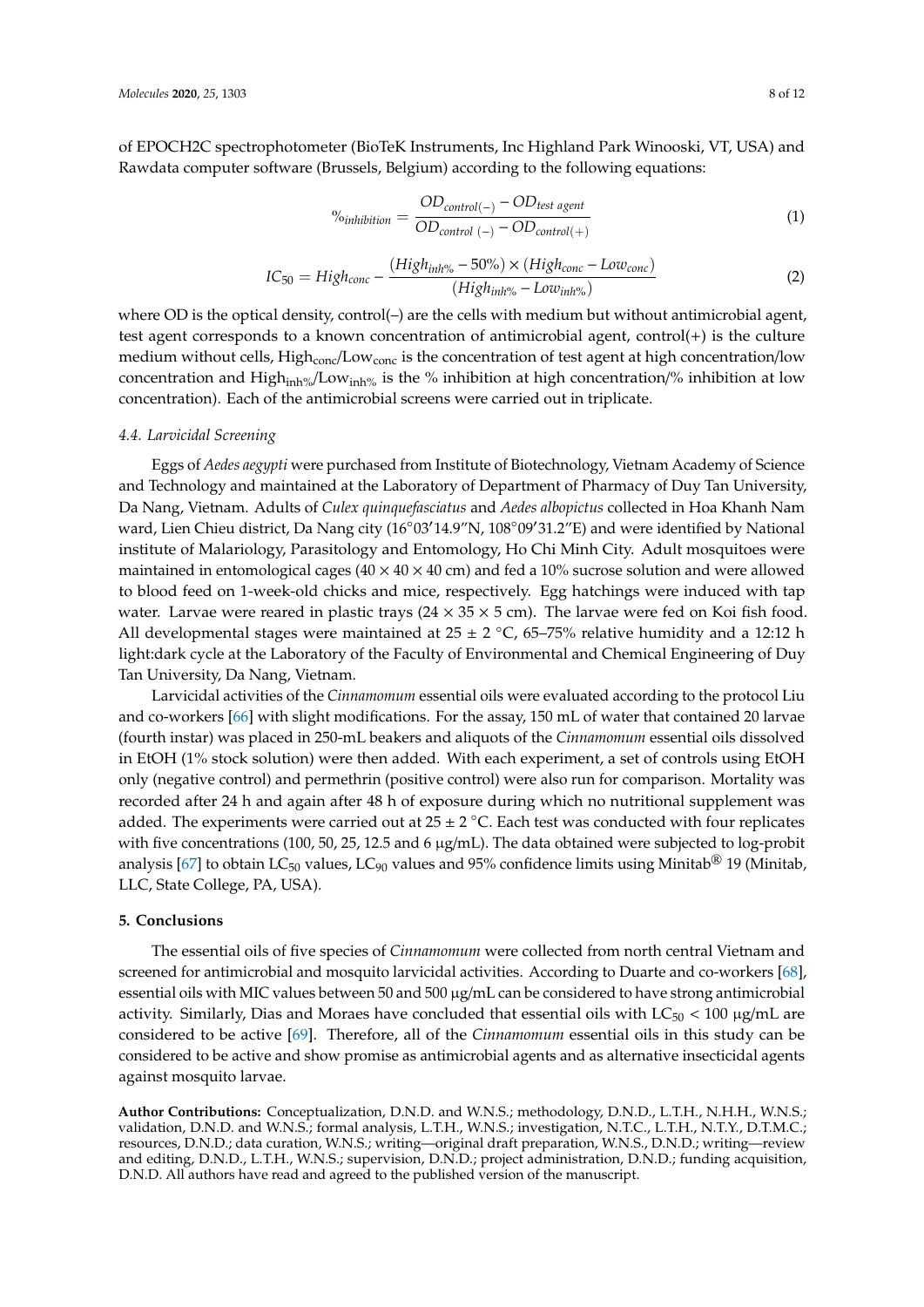**Funding:** This research was funded by Vietnam National Foundation for Science and Technology Development (NAFOSTED) under grant number: 106.03-2018.02.

**Acknowledgments:** W.N.S. participated in this work as part of the activities of the Aromatic Plant Research Center (APRC, https://[aromaticplant.org](https://aromaticplant.org/)/).

**Conflicts of Interest:** The authors declare no conflict of interest.

## **References**

- <span id="page-8-0"></span>1. Mabberley, D.J. *Mabberley's Plant-Book*, 3rd ed.; Cambridge University Press: Cambridge, UK, 2008.
- <span id="page-8-1"></span>2. Ho, P.-H. *An Illustrated Flora of Vietnam, Vol. 3*; Youth Publishing House: Ho Chi Minh City, Vietnam, 2000.
- <span id="page-8-2"></span>3. Dao, N.K. *Flora of Vietnam, Lauraceae Juss, Vol. 17*; Publishing House for Science & Technology: Hanoi, Vietnam, 2017.
- <span id="page-8-3"></span>4. Chi, V.V. *Dictionary of Vietnamese Medicinal Plants, Vol. I–II*; Medical Publishing House: Hanoi, Vietnam, 2012.
- <span id="page-8-4"></span>5. Moi, L.D.; Cu, L.D.; Hoi, T.M.; Thuy, N.T.; Thao, N.T.; Thai, T.H.; Ban, N.K. *The Essential Oil Resources in Vietnam, Vol. 1*; Agriculture Publishing House: Hanoi, Vietnam, 2001.
- <span id="page-8-5"></span>6. Zaman, S.B.; Hussain, M.A.; Nye, R.; Mehta, V.; Mamun, K.T.; Hossain, N. A review on antibiotic resistance: Alarm bells are ringing. *Cureus* **2017**, *9*, e1403. [\[CrossRef\]](http://dx.doi.org/10.7759/cureus.1403) [\[PubMed\]](http://www.ncbi.nlm.nih.gov/pubmed/28852600)
- <span id="page-8-6"></span>7. Banin, E.; Hughes, D.; Kuipers, O.P. Bacterial pathogens, antibiotics and antibiotic resistance. *FEMS Microbiol. Rev.* **2017**, *41*, 450–452. [\[CrossRef\]](http://dx.doi.org/10.1093/femsre/fux016) [\[PubMed\]](http://www.ncbi.nlm.nih.gov/pubmed/28486583)
- <span id="page-8-7"></span>8. Navon-Venezia, S.; Kondratyeva, K.; Carattoli, A. *Klebsiella pneumoniae*: A major worldwide source and shuttle for antibiotic resistance. *FEMS Microbiol. Rev.* **2017**, *41*, 252–275. [\[CrossRef\]](http://dx.doi.org/10.1093/femsre/fux013) [\[PubMed\]](http://www.ncbi.nlm.nih.gov/pubmed/28521338)
- <span id="page-8-8"></span>9. Pierce, G.E. *Pseudomonas aeruginosa*, *Candida albicans* and device-related nosocomial infections: Implications, trends and potential approaches for control. *J. Ind. Microbiol. Biotechnol.* **2005**, *32*, 309–318. [\[CrossRef\]](http://dx.doi.org/10.1007/s10295-005-0225-2) [\[PubMed\]](http://www.ncbi.nlm.nih.gov/pubmed/15868157)
- <span id="page-8-9"></span>10. Sakoulas, G.; Moellering, R.C., Jr. Increasing antibiotic resistance among methicillin-resistant *Staphylococcus aureus* strains. *Clin. Infect. Dis.* **2008**, *46*, S360–S367. [\[CrossRef\]](http://dx.doi.org/10.1086/533592) [\[PubMed\]](http://www.ncbi.nlm.nih.gov/pubmed/18462091)
- <span id="page-8-10"></span>11. Sweileh, W.M.; Sawalha, A.F.; Al-Jabi, S.; Zyoud, S.H. Bibliometric analysis of literature on antifungal triazole resistance: 1980–2015. *Germs* **2017**, *7*, 19–27. [\[CrossRef\]](http://dx.doi.org/10.18683/germs.2017.1104)
- <span id="page-8-11"></span>12. Rajkowska, K.; Kunicka-Styczyńska, A.; Maroszyńska, M. Selected essential oils as antifungal agents against antibiotic-resistant *Candida* spp.: In vitro study on clinical and food-borne isolates. *Microb. Drug Resist.* **2017**, *23*, 18–24. [\[CrossRef\]](http://dx.doi.org/10.1089/mdr.2016.0001)
- 13. Orchard, A.; van Vuuren, S. Commercial essential oils as potential antimicrobials to treat skin diseases. *Evid. Based Complement. Altern. Med.* **2017**, *2017*, 4517971. [\[CrossRef\]](http://dx.doi.org/10.1155/2017/4517971)
- 14. Orchard, A.; Viljoen, A.; van Vuuren, S. Wound pathogens: Investigating antimicrobial activity of commercial essential oil combinations against reference strains. *Chem. Biodivers.* **2018**, *15*, e1800405. [\[CrossRef\]](http://dx.doi.org/10.1002/cbdv.201800405)
- 15. Serra, E.; Hidalgo-Bastida, L.A.; Verran, J.; Williams, D.; Malic, S. Antifungal activity of commercial essential oils and biocides against *Candida albicans*. *Pathogens* **2018**, *7*, 15. [\[CrossRef\]](http://dx.doi.org/10.3390/pathogens7010015)
- 16. Powers, C.N.; Osier, J.L.; McFeeters, R.L.; Brazell, C.B.; Olsen, E.L.; Moriarity, D.M.; Satyal, P.; Setzer, W.N. Antifungal and cytotoxic activities of sixty commercially-available essential oils. *Molecules* **2018**, *23*, 1549. [\[CrossRef\]](http://dx.doi.org/10.3390/molecules23071549) [\[PubMed\]](http://www.ncbi.nlm.nih.gov/pubmed/29954086)
- 17. Wińska, K.; Mączka, W.; Łyczko, J.; Grabarczyk, M.; Czubaszek, A.; Szumny, A. Essential oils as antimicrobial agents—Myth or real alternative? *Molecules* **2019**, *24*, 2130. [\[CrossRef\]](http://dx.doi.org/10.3390/molecules24112130) [\[PubMed\]](http://www.ncbi.nlm.nih.gov/pubmed/31195752)
- 18. D'agostino, M.; Tesse, N.; Frippiat, J.P.; Machouart, M.; Debourgogne, A. Essential oils and their natural active compounds presenting antifungal properties. *Molecules* **2019**, *24*, 3713. [\[CrossRef\]](http://dx.doi.org/10.3390/molecules24203713) [\[PubMed\]](http://www.ncbi.nlm.nih.gov/pubmed/31619024)
- <span id="page-8-12"></span>19. Kozics, K.; Buˇcková, M.; Puškárová, A.; Kalászová, V.; Cabicarová, T.; Pangallo, D. The Effect of ten essential oils on several cutaneous drug-resistant microorganisms and their cyto/genotoxic and antioxidant properties. *Molecules* **2019**, *24*, 4570. [\[CrossRef\]](http://dx.doi.org/10.3390/molecules24244570) [\[PubMed\]](http://www.ncbi.nlm.nih.gov/pubmed/31847159)
- <span id="page-8-13"></span>20. Leta, S.; Beyene, T.J.; De Clercq, E.M.; Amenu, K.; Kraemer, M.U.G.; Revie, C.W. Global risk mapping for major diseases transmitted by *Aedes aegypti* and *Aedes albopictus*. *Int. J. Infect. Dis.* **2018**, *67*, 25–35. [\[CrossRef\]](http://dx.doi.org/10.1016/j.ijid.2017.11.026) [\[PubMed\]](http://www.ncbi.nlm.nih.gov/pubmed/29196275)
- <span id="page-8-14"></span>21. Samy, A.M.; Elaagip, A.H.; Kenawy, M.A.; Ayres, C.F.J.; Peterson, A.T.; Soliman, D.E. Climate change influences on the global potential distribution of the mosquito *Culex quinquefasciatus*, vector of West Nile virus and lymphatic filariasis. *PLoS ONE* **2016**, *11*, e0163863. [\[CrossRef\]](http://dx.doi.org/10.1371/journal.pone.0163863)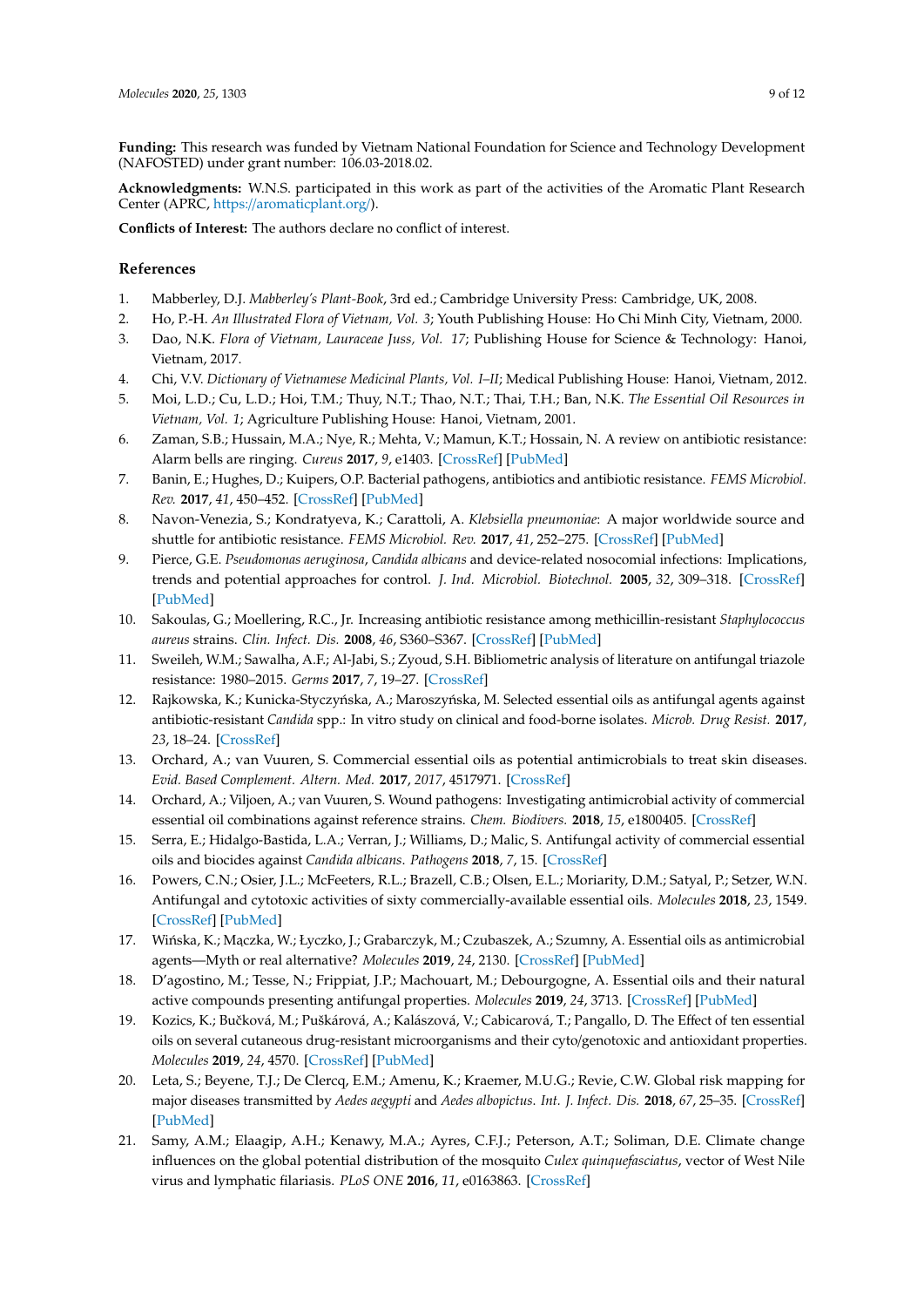- <span id="page-9-0"></span>22. Song, S.; Li, Y.; Fu, S.; Liu, H.; Li, X.; Gao, X.; Xu, Z.; Liu, G.; Wang, D.; Tian, Z.; et al. Could Zika virus emerge in Mainland China? Virus isolation from nature in *Culex quinquefasciatus*, 2016. *Emerg. Microbes Infect.* **2017**, *6*, e93. [\[CrossRef\]](http://dx.doi.org/10.1038/emi.2017.80)
- <span id="page-9-1"></span>23. Bhattacharya, S.; Basu, P. The southern house mosquito, *Culex quinquefasciatus*: Profile of a smart vector. *J. Entomol. Zool. Stud.* **2016**, *4*, 73–81.
- <span id="page-9-2"></span>24. Cook, C.L.; Huang, Y.-J.S.; Lyons, A.C.; Alto, B.W.; Unlu, I.; Higgs, S.; Vanlandingham, D.L. North American *Culex pipiens* and *Culex quinquefasciatus* are competent vectors for Usutu virus. *PLoS Negl. Trop. Dis.* **2018**, *12*, e0006732. [\[CrossRef\]](http://dx.doi.org/10.1371/journal.pntd.0006732)
- <span id="page-9-3"></span>25. Naqqash, M.N.; Gökçe, A.; Bakhsh, A.; Salim, M. Insecticide resistance and its molecular basis in urban insect pests. *Parasitol. Res.* **2016**, *115*, 1363–1373. [\[CrossRef\]](http://dx.doi.org/10.1007/s00436-015-4898-9)
- <span id="page-9-4"></span>26. Grisales, N.; Poupardin, R.; Gomez, S.; Fonseca-Gonzalez, I.; Ranson, H.; Lenhart, A. Temephos resistance in *Aedes aegypti* in Colombia compromises dengue vector control. *PLoS Negl. Trop. Dis.* **2013**, *7*, e2438. [\[CrossRef\]](http://dx.doi.org/10.1371/journal.pntd.0002438)
- <span id="page-9-5"></span>27. Elia-Amira, N.M.R.; Chen, C.D.; Lau, K.W.; Lee, H.L.; Low, V.L.; Norma-Rashid, Y.; Sofian-Azirun, M. Organophosphate and organochlorine resistance in larval stage of *Aedes albopictus* (Diptera: Culicidae) in Sabah, Malaysia. *J. Econ. Entomol.* **2018**, *111*, 2488–2492. [\[CrossRef\]](http://dx.doi.org/10.1093/jee/toy184)
- <span id="page-9-6"></span>28. Delisi, N.; Ottea, J.; Healy, K. Susceptibility of *Culex quinquefasciatus* (Diptera: Culicidae) in southern Louisiana to larval insecticides. *J. Econ. Entomol.* **2017**, *110*, 2562–2567. [\[CrossRef\]](http://dx.doi.org/10.1093/jee/tox244)
- <span id="page-9-7"></span>29. Pitasawat, B.; Champakaew, D.; Choochote, W.; Jitpakdi, A.; Chaithong, U.; Kanjanapothi, D.; Rattanachanpichai, E.; Tippawangkosol, P.; Riyong, D.; Tuetun, B.; et al. Aromatic plant-derived essential oil: An alternative larvicide for mosquito control. *Fitoterapia* **2007**, *78*, 205–210. [\[CrossRef\]](http://dx.doi.org/10.1016/j.fitote.2007.01.003)
- 30. Silva, W.J.; Dória, G.A.A.; Maia, R.T.; Nunes, R.S.; Carvalho, G.A.; Blank, A.F.; Alves, P.B.; Marçal, R.M.; Cavalcanti, S.C.H. Effects of essential oils on *Aedes aegypti* larvae: Alternatives to environmentally safe insecticides. *Bioresour. Technol.* **2008**, *99*, 3251–3255. [\[CrossRef\]](http://dx.doi.org/10.1016/j.biortech.2007.05.064)
- <span id="page-9-8"></span>31. Pavela, R. Essential oils for the development of eco-friendly mosquito larvicides: A review. *Ind. Crop. Prod.* **2015**, *76*, 174–187. [\[CrossRef\]](http://dx.doi.org/10.1016/j.indcrop.2015.06.050)
- <span id="page-9-9"></span>32. Son, L.C.; Dai, D.N.; Thai, T.H.; Huyen, D.D.; Thang, T.D.; Ogunwande, I.A. The leaf essential oils of four Vietnamese species of *Cinnamomum* (Lauraceae). *J. Essent. Oil Res.* **2013**, *25*, 267–271. [\[CrossRef\]](http://dx.doi.org/10.1080/10412905.2013.775673)
- <span id="page-9-18"></span>33. Son, L.C.; Dai, D.N.; Thang, T.D.; Huyen, D.D.; Olayiwola, T.O.; Ogunmoye, A.R.; Ogunwande, I.A. Chemical composition of essential oils from the stem barks of three *Cinnamomum* species. *Br. J. Appl. Sci. Technol.* **2015**, *11*, 20442. [\[CrossRef\]](http://dx.doi.org/10.9734/BJAST/2015/20442)
- <span id="page-9-10"></span>34. Son, L.C.; Dai, D.N.; Thang, T.D.; Huyen, D.D.; Ogunwande, I.A. Study on *Cinnamomum* oils: Compositional pattern of seven species grown in Vietnam. *J. Oleo Sci.* **2014**, *63*, 1035–1043. [\[CrossRef\]](http://dx.doi.org/10.5650/jos.ess14078)
- <span id="page-9-11"></span>35. Dorman, H.J.D.; Deans, S.G. Antimicrobial agents from plants: Antibacterial activity of plant volatile oils. *J. Appl. Microbiol.* **2000**, *88*, 308–316. [\[CrossRef\]](http://dx.doi.org/10.1046/j.1365-2672.2000.00969.x)
- <span id="page-9-12"></span>36. Gallucci, M.N.; Oliva, M.; Casero, C.; Dambolena, J.; Luna, A.; Zygadlo, J.; Demo, M. Antimicrobial combined action of terpenes against the food-borne microorganisms *Escherichia coli*, *Staphylococcus aureus* and *Bacillus cereus*. *Flavour Fragr. J.* **2009**, *24*, 348–354. [\[CrossRef\]](http://dx.doi.org/10.1002/ffj.1948)
- <span id="page-9-13"></span>37. Boonchird, C.; Flegel, T.W. In vitro antifungal activity of eugenol and vanillin against *Candida albicans* and *Cryptococcus neoformans*. *Can. J. Microbiol.* **1982**, *28*, 1235–1241. [\[CrossRef\]](http://dx.doi.org/10.1139/m82-184)
- 38. Cheng, S.-S.; Liu, J.-Y.; Chang, E.-H.; Chang, S.-T. Antifungal activity of cinnamaldehyde and eugenol congeners against wood-rot fungi. *Bioresour. Technol.* **2008**, *99*, 5145–5149. [\[CrossRef\]](http://dx.doi.org/10.1016/j.biortech.2007.09.013) [\[PubMed\]](http://www.ncbi.nlm.nih.gov/pubmed/17945485)
- <span id="page-9-14"></span>39. Abbaszadeh, S.; Sharifzadeh, A.; Shokri, H.; Khosravi, A.R.; Abbaszadeh, A. Antifungal efficacy of thymol, carvacrol, eugenol and menthol as alternative agents to control the growth of food-relevant fungi. *J. Mycol. Med.* **2014**, *24*, 51–56. [\[CrossRef\]](http://dx.doi.org/10.1016/j.mycmed.2014.01.063) [\[PubMed\]](http://www.ncbi.nlm.nih.gov/pubmed/24582134)
- <span id="page-9-15"></span>40. Cheng, S.-S.; Liu, J.-Y.; Tsai, K.-H.; Chen, W.-J.; Chang, S.-T. Chemical composition and mosquito larvicidal activity of essential oils from leaves of different *Cinnamomum osmophloeum* provenances. *J. Agric. Food Chem.* **2004**, *52*, 4395–4400. [\[CrossRef\]](http://dx.doi.org/10.1021/jf0497152)
- <span id="page-9-16"></span>41. Govindarajan, M.; Rajeswary, M.; Hoti, S.L.; Bhattacharyya, A.; Benelli, G. Eugenol, α-pinene and β-caryophyllene from *Plectranthus barbatus* essential oil as eco-friendly larvicides against malaria, dengue and Japanese encephalitis mosquito vectors. *Parasitol. Res.* **2016**, *115*, 807–815. [\[CrossRef\]](http://dx.doi.org/10.1007/s00436-015-4809-0)
- <span id="page-9-17"></span>42. Pavela, R. Insecticidal properties of phenols on *Culex quinquefasciatus* Say and *Musca domestica* L. *Parasitol. Res.* **2011**, *109*, 1547–1553. [\[CrossRef\]](http://dx.doi.org/10.1007/s00436-011-2395-3)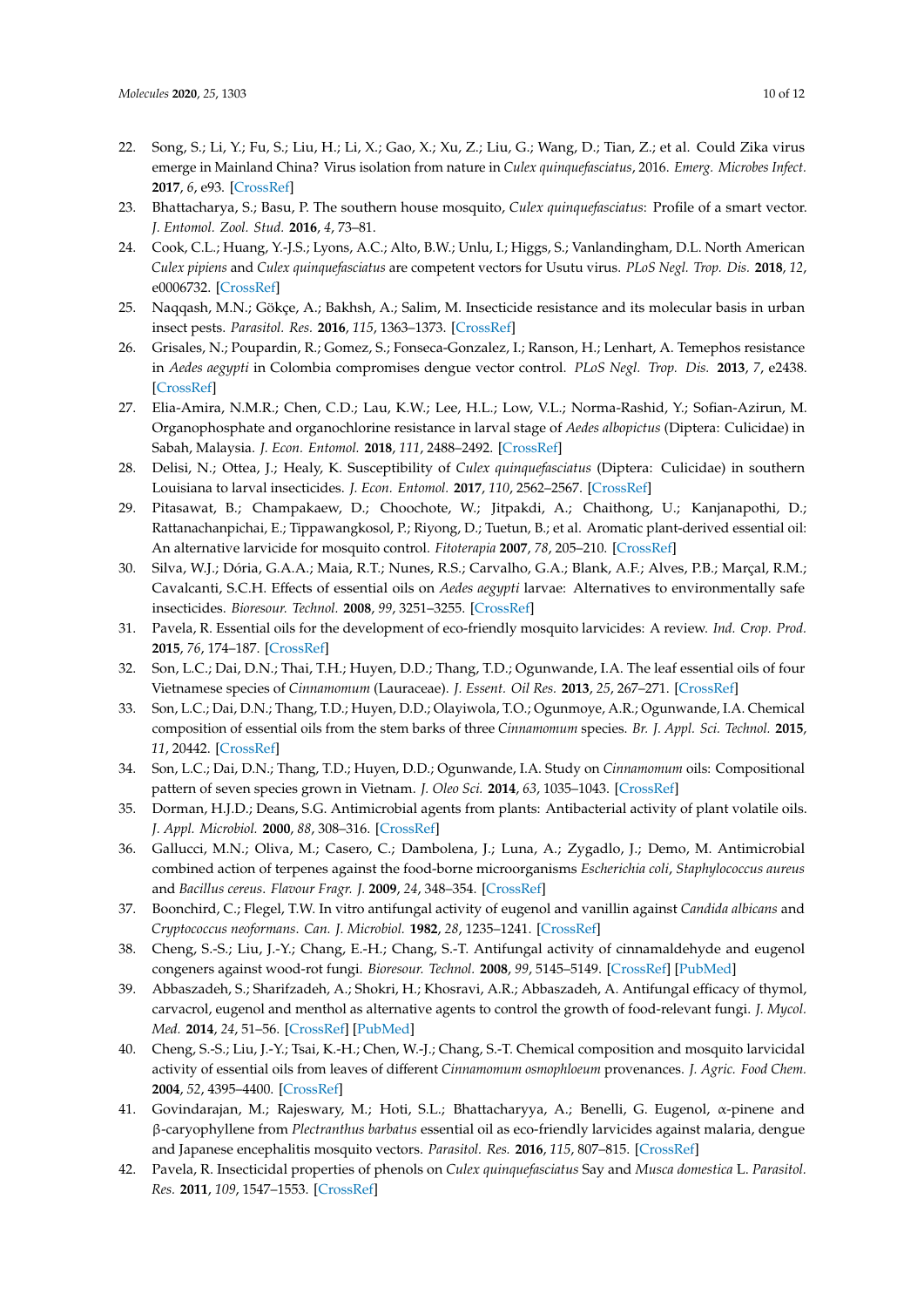- <span id="page-10-0"></span>43. Schmidt, J.M.; Noletto, J.A.; Vogler, B.; Setzer, W.N. Abaco bush medicine: Chemical composition of the essential oils of four aromatic medicinal plants from Abaco Island, Bahamas. *J. Herbs. Spices Med. Plants* **2006**, *12*, 43–65. [\[CrossRef\]](http://dx.doi.org/10.1300/J044v12n03_04)
- <span id="page-10-1"></span>44. Wanner, J.; Schmidt, E.; Bail, S.; Jirovetz, L.; Buchbauer, G.; Gochev, V.; Girova, T.; Atanasova, T.; Stoyanova, A. Chemical composition and antibacterial activity of selected essential oils and some of their main compounds. *Nat. Prod. Commun.* **2010**, *5*, 1359–1364. [\[CrossRef\]](http://dx.doi.org/10.1177/1934578X1000500905)
- <span id="page-10-2"></span>45. Filipowicz, N.; Kaminski, M.; Kurlenda, J.; Asztemborska, M.; Ochocka, J.R. Antibacterial and antifungal activity of juniper berry oil and its selected components. *Phyther. Res.* **2003**, *17*, 227–231. [\[CrossRef\]](http://dx.doi.org/10.1002/ptr.1110)
- <span id="page-10-3"></span>46. Hammer, K.A.; Carson, C.F.; Riley, T. V Antifungal activity of the components of *Melaleuca alternifolia* (tea tree) oil. *J. Appl. Microbiol.* **2003**, *95*, 853–860. [\[CrossRef\]](http://dx.doi.org/10.1046/j.1365-2672.2003.02059.x) [\[PubMed\]](http://www.ncbi.nlm.nih.gov/pubmed/12969301)
- <span id="page-10-4"></span>47. Jantan, I.; Moharam, B.A.K.; Santhanam, J.; Jamal, J.A. Correlation between chemical composition and antifungal activity of the essential oils of eight *Cinnamomum* species. *Pharm. Biol.* **2008**, *46*, 406–412. [\[CrossRef\]](http://dx.doi.org/10.1080/13880200802055859)
- <span id="page-10-5"></span>48. Hung, N.H.; Satyal, P.; Hieu, H.V.; Chuong, N.T.H.; Dai, D.N.; Huong, L.T.; Tai, T.A.; Setzer, W.N. Mosquito larvicidal activity of the essential oils of *Erechtites* species growing wild in Vietnam. *Insects* **2019**, *10*, 47. [\[CrossRef\]](http://dx.doi.org/10.3390/insects10020047) [\[PubMed\]](http://www.ncbi.nlm.nih.gov/pubmed/30717463)
- <span id="page-10-6"></span>49. Govindarajan, M. Chemical composition and larvicidal activity of leaf essential oil from *Clausena anisata* (Willd.) Hook. f. ex Benth (Rutaceae) against three mosquito species. *Asian Pac. J. Trop. Med.* **2010**, *3*, 874–877. [\[CrossRef\]](http://dx.doi.org/10.1016/S1995-7645(10)60210-6)
- <span id="page-10-7"></span>50. Cheng, S.-S.; Huang, C.-G.; Chen, Y.-J.; Yu, J.-J.; Chen, W.-J.; Chang, S.-T. Chemical compositions and larvicidal activities of leaf essential oils from two eucalyptus species. *Bioresour. Technol.* **2009**, *100*, 452–456. [\[CrossRef\]](http://dx.doi.org/10.1016/j.biortech.2008.02.038)
- <span id="page-10-8"></span>51. Evergetis, E.; Michaelakis, A.; Haroutounian, S.A. Exploitation of Apiaceae family essential oils as potent biopesticides and rich source of phellandrenes. *Ind. Crops Prod.* **2013**, *41*, 365–370. [\[CrossRef\]](http://dx.doi.org/10.1016/j.indcrop.2012.04.058)
- <span id="page-10-9"></span>52. bin Jantan, I.; Yalvema, M.F.; Ahmad, N.W.; Jamal, J.A. Insecticidal activities of the leaf oils of eight *Cinnamomum* species against *Aedes aegypti* and *Aedes albopictus*. *Pharm. Biol.* **2005**, *43*, 526–532. [\[CrossRef\]](http://dx.doi.org/10.1080/13880200500220771)
- <span id="page-10-10"></span>53. de Morais, S.M.; Facundo, V.A.; Bertini, L.M.; Cavalcanti, E.S.B.; dos Anjos Júnior, J.F.; Ferreira, S.A.; de Brito, E.S.; de S Neto, M.A. Chemical composition and larvicidal activity of essential oils from *Piper* species. *Biochem. Syst. Ecol.* **2007**, *35*, 670–675. [\[CrossRef\]](http://dx.doi.org/10.1016/j.bse.2007.05.002)
- <span id="page-10-11"></span>54. Pattnaik, S.; Subramanyam, V.R.; Bapaji, M.; Kole, C.R. Antibacterial and antifungal activity of aromatic constituents of essential oils. *Microbios* **1997**, *89*, 39–46.
- <span id="page-10-12"></span>55. Setzer, W.N.; Vogler, B.; Schmidt, J.M.; Leahy, J.G.; Rives, R. Antimicrobial activity of *Artemisia douglasiana* leaf essential oil. *Fitoterapia* **2004**, *75*. [\[CrossRef\]](http://dx.doi.org/10.1016/j.fitote.2003.12.019)
- <span id="page-10-13"></span>56. Satyal, P.; Paudel, P.; Poudel, A.; Dosoky, N.S.; Pokharel, K.K.; Setzer, W.N. Bioactivities and compositional analyses of *Cinnamomum* essential oils from Nepal: *C. camphora*, *C. tamala* and *C. glaucescens*. *Nat. Prod. Commun.* **2013**, *8*, 1777–1784. [\[CrossRef\]](http://dx.doi.org/10.1177/1934578X1300801232) [\[PubMed\]](http://www.ncbi.nlm.nih.gov/pubmed/24555298)
- <span id="page-10-14"></span>57. Setzer, W.N.; Schmidt, J.M.; Eiter, L.C.; Haber, W.A. The leaf oil composition of *Zanthoxylum fagara* (L.) Sarg. from Monteverde, Costa Rica and its biological activities. *J. Essent. Oil Res.* **2005**, *17*, 333–335. [\[CrossRef\]](http://dx.doi.org/10.1080/10412905.2005.9698923)
- 58. Reichling, J.; Suschke, U.; Schneele, J.; Geiss, H.K. Antibacterial activity and irritation potential of selected essential oil components—Structure-activity relationship. *Nat. Prod. Commun.* **2006**, *1*, 1003–1012. [\[CrossRef\]](http://dx.doi.org/10.1177/1934578X0600101116)
- <span id="page-10-15"></span>59. Fisher, K.; Phillips, C.A. The effect of lemon, orange and bergamot essential oils and their components on the survival of *Campylobacter jejuni*, *Escherichia coli* O157, *Listeria monocytogenes*, *Bacillus cereus* and *Staphylococcus aureus* in vitro and in food systems. *J. Appl. Microbiol.* **2006**, *101*, 1232–1240. [\[CrossRef\]](http://dx.doi.org/10.1111/j.1365-2672.2006.03035.x)
- <span id="page-10-16"></span>60. Mesa-Arango, A.C.; Montiel-Ramos, J.; Zapata, B.; Durán, C.; Betancur-Galvis, L.; Stashenko, E. Citral and carvone chemotypes from the essential oils of Colombian *Lippia alba* (Mill.) N.E. Brown: Composition, cytotoxicity and antifungal activity. *Mem. Inst. Oswaldo Cruz* **2009**, *104*, 878–884. [\[CrossRef\]](http://dx.doi.org/10.1590/S0074-02762009000600010)
- <span id="page-10-17"></span>61. Silva, C.D.B.D.; Guterres, S.S.; Weisheimer, V.; Schapoval, E.E. Antifungal activity of the lemongrass oil and citral against *Candida* spp. *Braz. J. Infect. Dis.* **2008**, *12*, 63–66. [\[CrossRef\]](http://dx.doi.org/10.1590/S1413-86702008000100014)
- <span id="page-10-18"></span>62. Cheng, S.-S.; Liu, J.-Y.; Huang, C.-G.; Hsui, Y.-R.; Chen, W.-J.; Chang, S.-T. Insecticidal activities of leaf essential oils from *Cinnamomum osmophloeum* against three mosquito species. *Bioresour. Technol.* **2009**, *100*, 457–464. [\[CrossRef\]](http://dx.doi.org/10.1016/j.biortech.2008.02.030)